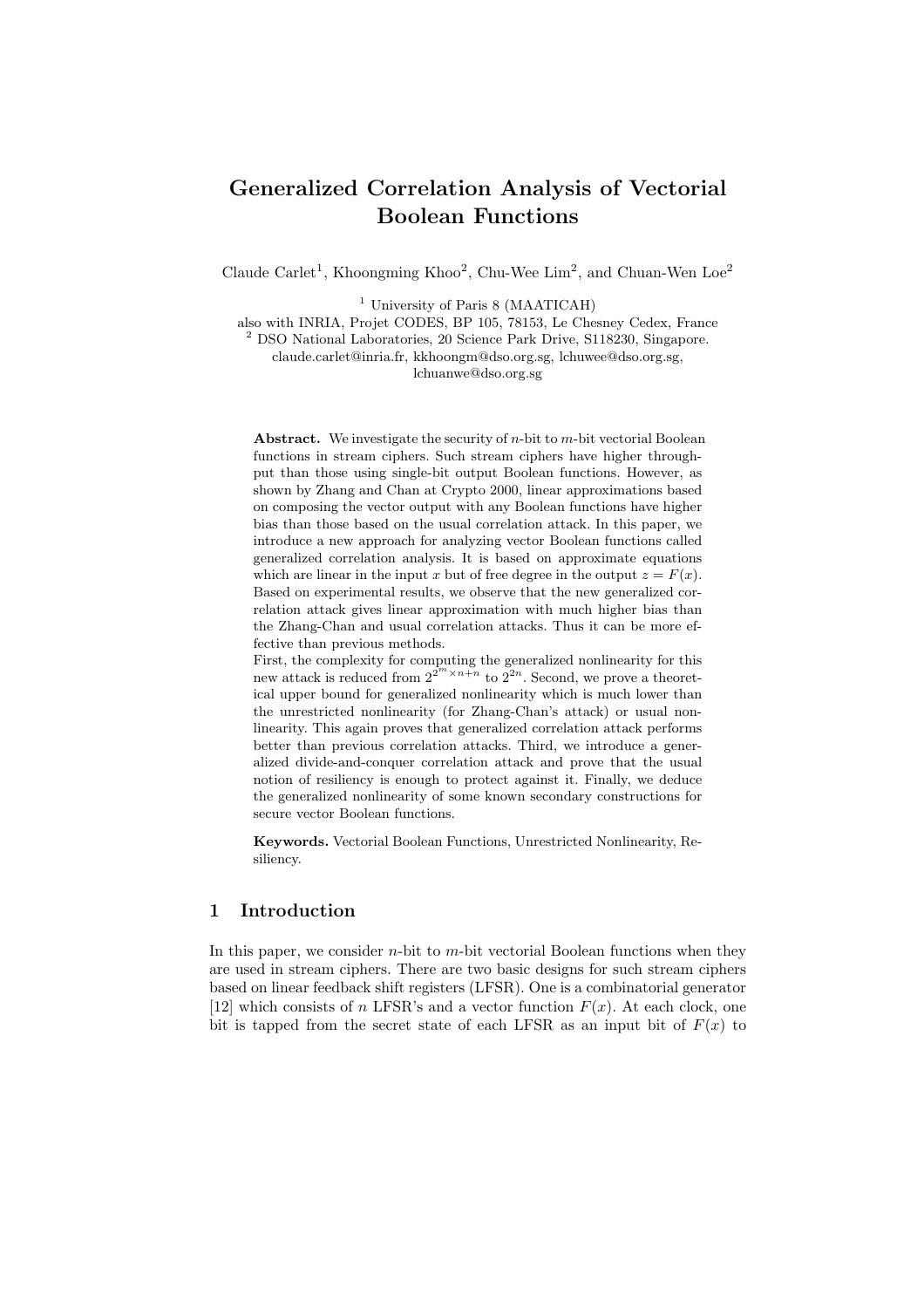produce m bits of output keystream. This keystream is then XORed with the plaintext to form the ciphertext. The other model is the filter function generator [12] where *n* bits are tapped from one LFSR as input to  $F(x)$  to produce the keystream output. The advantage of using vector Boolean functions is that the stream ciphers have higher throughput, i.e. the encryption and decryption speed is m times faster than single output Boolean functions. However, we need to study its security when compared to the single-bit output case.

Basic attacks on these stream ciphers are the correlation attack by Siegenthaler  $[14]$  and its improvements (see e.g.  $[2]$ ). In the case of the filter function model, a linear approximation is formed between the LFSR state bits and output keystream. If the approximation has probability  $p \neq 1/2$ , then we can recover the secret LFSR bits when enough keystream bits are known. In the case of the combinatorial model, an approximation of the output is made by the combination of t out of the n input bits produced by the LFSRs and it is shown in [2] that the attack is optimal with the linear combination of these  $t$  bits. Siegenthaler's attack was described for single-output Boolean functions but it can be generalized naturally to the vector output case where we take any linear combination of output bits [3].

This attack can be improved as shown by Zhang and Chan at Crypto 2000 [15] where they consider linear approximation based on any Boolean function of the output vector (instead of just linear combination of the output vector). Since there are  $2^{2^m+n}$  linear approximations to choose from in the Zhang-Chan approach compared to just  $2^{n+m}$  linear approximations in the usual approach, it is easier to choose one with higher bias, i.e. where probability  $p$  is further away from 1/2.

In Section 2, we introduce the generalized correlation attack by considering linear approximations which are linear in the input  $x$  and of free degree in the output  $z = F(x)$ . Now there are  $2^{2^m \times (n+1)}$  linear approximations from which we can choose one with even higher bias than the Zhang-Chan and usual correlation attack. However, choosing the best linear approximation out of that many choices is infeasible. Therefore in Section 3, we reduce the complexity of choosing the best linear approximation for generalized correlation attack from  $2^{2^m \times (n+1)+n}$ to  $2^{2n}$ , which is much more manageable.

The generalized nonlinearity is an analogue of the usual nonlinearity, which measures the effectiveness of a function against generalized correlation attack. Based on efficient computation for finding the best generalized linear approximation, we computed the generalized nonlinearity of highly nonlinear vector functions and randomly generated vector functions in Section 3.2. We observe that the generalized nonlinearity is much lower than the usual nonlinearity and unrestricted nonlinearity (corresponding to Zhang-Chan's attack) for these functions. For example, when the inverse function on  $GF(2^8)$  is restricted to 5,6,7 output bits, the usual and unrestricted nonlinearities are non-zero while the generalized nonlinearity is already zero. That means the stream cipher can be attacked as a deterministic linear system while the Zhang-Chan and usual correlation attack are still probabilistic. Theoretical results on the generalized nonlinearity are also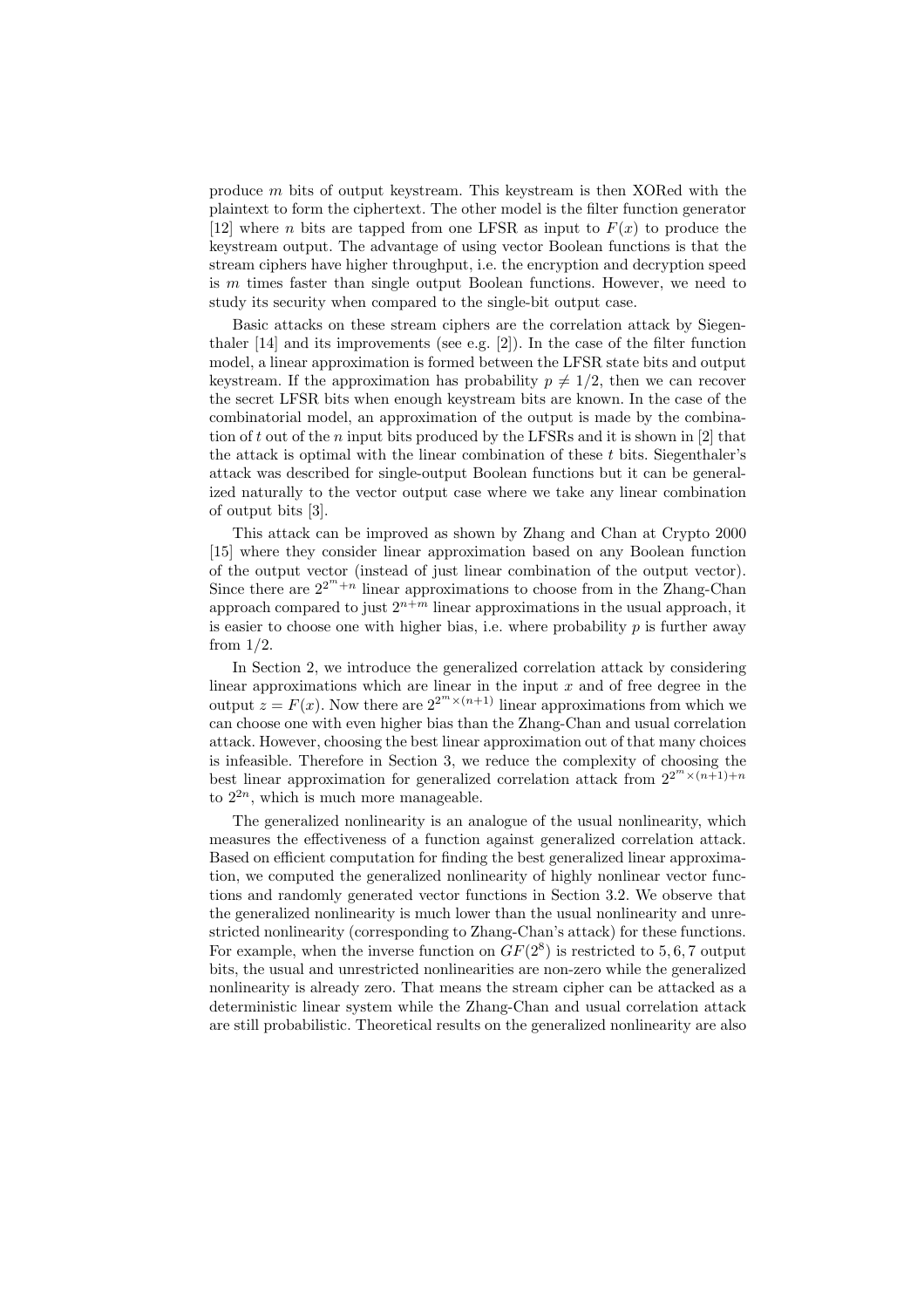studied. In Section 4, we derive an upper bound for generalized nonlinearity which is much lower than the upper bound for usual correlation attack (covering radius bound [3]) and that for Zhang-Chan's attack (unrestricted nonlinearity bound [4]). Thus it gives further evidence that generalized correlation attack is more effective than the other correlation attacks on vector Boolean functions.

The Siegenthaler divide-and-conquer attack on combinatorial stream ciphers [14] resulted in the notion of t-th order correlation immune function (called tresilient when the function is balanced, which is necessary). To protect against this attack, we require the combining function  $F(x)$  to be t-resilient for large t. In Section 5.1, we introduce the concept of generalized divide-and-conquer correlation attack and generalized resiliency to protect against it. We observe that usual resiliency is equivalent to generalized resiliency and thus is sufficient to protect the cipher against the generalized divide-and-conquer attack.

In Section 6, we investigate the generalized nonlinearity of two secondary constructions for vector Boolean functions that are resilient and/or possess high nonlinearity. We conclude output composition (e.g. dropping output bits) of balanced vector functions may increase generalized nonlinearity. For a concatenated function to possess high generalized nonlinearity, we require all component functions to possess high generalized nonlinearity.

# 2 Generalized Correlation Analysis of Vector Output Stream Ciphers

We consider a stream cipher where the state bits of one or more linear feedback shift registers are filtered by a vector Boolean function  $F: GF(2)^n \to GF(2)^m$ to form keystream bits. The keystream bits will be XORed with the plaintext to form the ciphertext. Traditionally, an adversary who wants to perform correlation attack on this stream cipher tries to find an approximation of a linear combination of output bits by a linear combination of input bits  $u \cdot F(x) \approx w \cdot x$ . For correlation attack to be successful, we require that the bias defined by:

$$
Bias = |Pr(u \cdot F(x) = w \cdot x) - 1/2|, \ u \in GF(2)^m, \ w \in GF(2)^n,
$$

is large. Conversely, if all linear approximations of  $u \cdot F(x)$  have small bias, then it is secure against correlation attack. A concept related to the correlation attack is the Hadamard transform  $\hat{f}: GF(2)^n \to \mathbb{R}$  of a Boolean function f: GE(2)<sup>n</sup> → GF(2) which is defined as  $\hat{f}(w) = \sum_{x \in GF(2)^n} (-1)^{f(x)+w \cdot x}$ . Based on the Hadamard transform, we can define the *nonlinearity* [3, 10] of  $F(x)$  as:

$$
N_F = 2^{n-1} - 1/2 \max_{0 \neq u \in GF(2)^m, w \in GF(2)^n} |\widehat{u \cdot F}(w)|.
$$
 (1)

From the above equation, we deduce that a high nonlinearity ensures protection against correlation attack. It is well known that  $0 \le N_F \le 2^{n-1} - 2^{n/2-1}$  [3].

At Crypto 2000, Zhang and Chan [15] observed that instead of taking linear combination of the output bit functions  $u \cdot F(x)$ , we can compose  $F(x)$  with any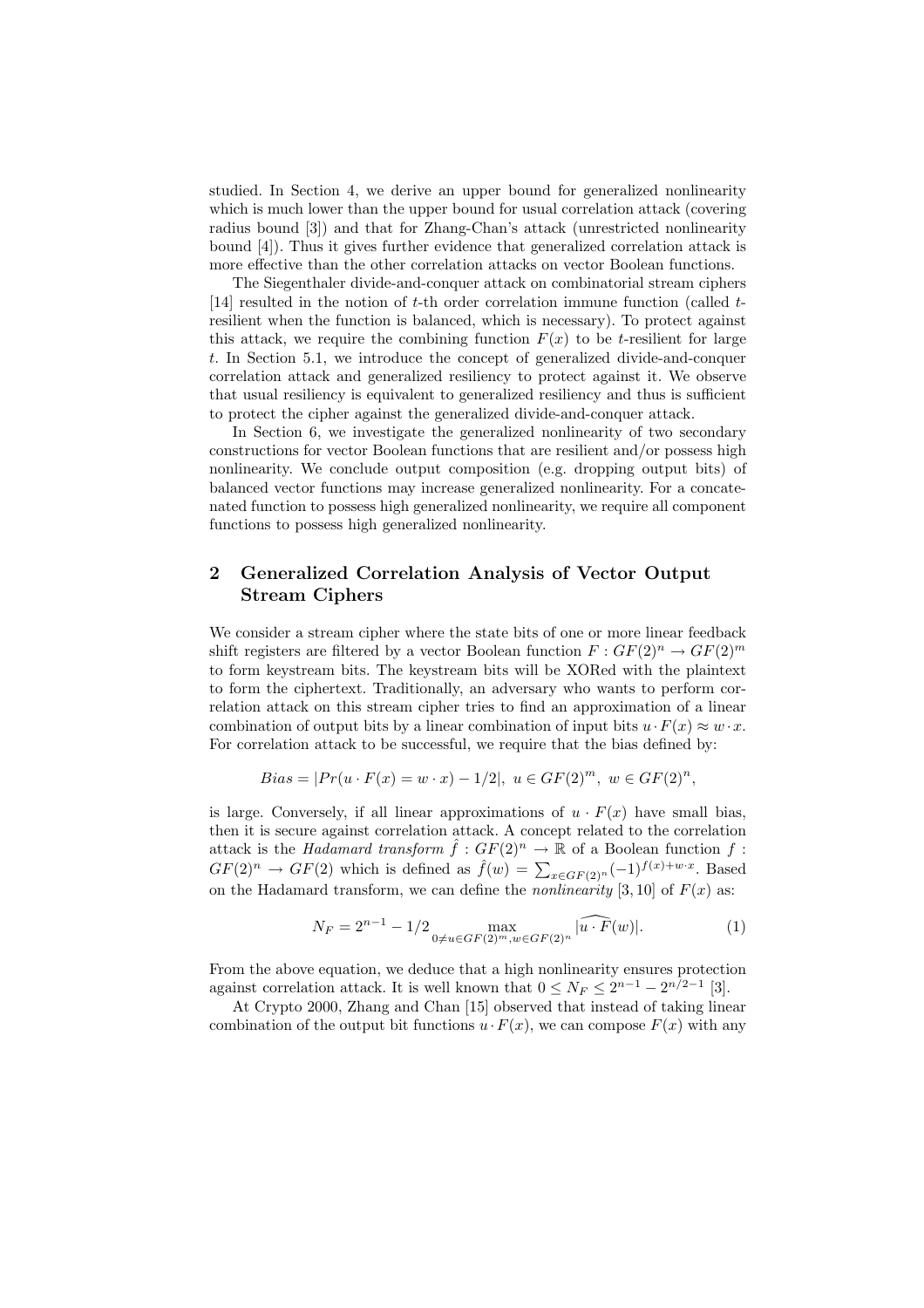Boolean function  $g: GF(2)^m \to GF(2)$  and consider the probability:

$$
Pr(g(z) = w \cdot x) \text{ where } z = F(x). \tag{2}
$$

Because  $z = F(x)$  corresponds to the output keystream which is known, then  $q(z)$  is also known. Therefore  $q(z) \approx w \cdot x$  is a linear approximation which can be used in correlation attacks. Since we are choosing from a larger set of equations now, we can find linear approximations with larger bias  $|Pr(q(z) = w \cdot x) - 1/2|$ . Let us define the unrestricted nonlinearity [4] which measures the effectiveness of the Zhang-Chan attack. Denote by  $wt(f)$  the number of ones among the output of  $f: GF(2)^n \rightarrow GF(2)$ .

**Definition 1.** Let  $F: GF(2)^n \rightarrow GF(2)^m$  and let  $\mathcal{G} = Set$  of m-bit Boolean functions  $g: GF(2)^m \to GF(2)$ . We define the unrestricted nonlinearity as:

$$
UN_F = \min\{\min_{0 \neq u \in GF(2)^m} (wt(u \cdot F), 2^n - wt(u \cdot F)), nonlin_{UN}F\}
$$

where

$$
nonlin_{UN}F = 2^{n-1} - \frac{1}{2} \max_{w \neq 0, g \in \mathcal{G}} \widehat{g \circ F}(w).
$$
\n(3)

Remark 1. If  $w = 0$  in equation (2), then it does not involve the input x and it is not useful for correlation attack. Thus we let  $w \neq 0$  when computing nonlin<sub>UN</sub> F which gauge the effectiveness of equation (2) for correlation attack. The other part  $\min_{u\neq0}(wt(u\cdot F),2^n-wt(u\cdot F))$  ensures that  $F(x)$  is close to balanced when  $UN_F$  is high.

From equation (3), we deduce that a high unrestricted nonlinearity is required for protection against correlation attack on  $q \circ F(x)$ .

In this paper, we introduce a linear approximation for performing correlation attack, which is more effective than the Zhang-Chan attack [15]. The idea is to consider implicit equations which are linear in the input variable  $x$  and of any degree in the output variable  $z = F(x)$ . In the pre-processing stage, we compute

$$
Pr(g(z) + w_1(z)x_1 + w_2(z)x_2 + \dots + w_n(z)x_n = 0),
$$
\n(4)

where  $z = F(x)$  and  $w_i : GF(2)^m \to GF(2)$ . In other words, we consider the probability  $Pr(g(F(x)) + w_1(F(x))x_1 + w_2(F(x))x_2 + \cdots + w_n(F(x))x_n = 0),$ where x uniformly ranges over  $F_2^n$ . Then in the attack, because  $z = F(x)$  corresponds to the output keystream which is known,  $g(z)$  and  $w<sub>i</sub>(z)$  are known for all  $i = 1, \ldots, n$ . This means that we can substitute the known values  $z = F(x)$ and treat equation (4) as a linear approximation.

We call the attack based on this linear approximation the *generalized corre*lation attack. This attack can be considered as a generalization of Zhang-Chan's correlation attack because if we let  $w_i(z)$  constant for  $i = 1 \ldots n$ , equation (4) becomes equation (2). Since we are choosing from a larger set than that of Zhang and Chan, it is easier to find a linear approximation with larger bias  $|Pr(g(z) + w_1(z)x_1 + w_2(z)x_2 + \cdots w_n(z)x_n = 0) - 1/2|$ .

In relation to the approximation of equation  $(4)$ , we make the following definition: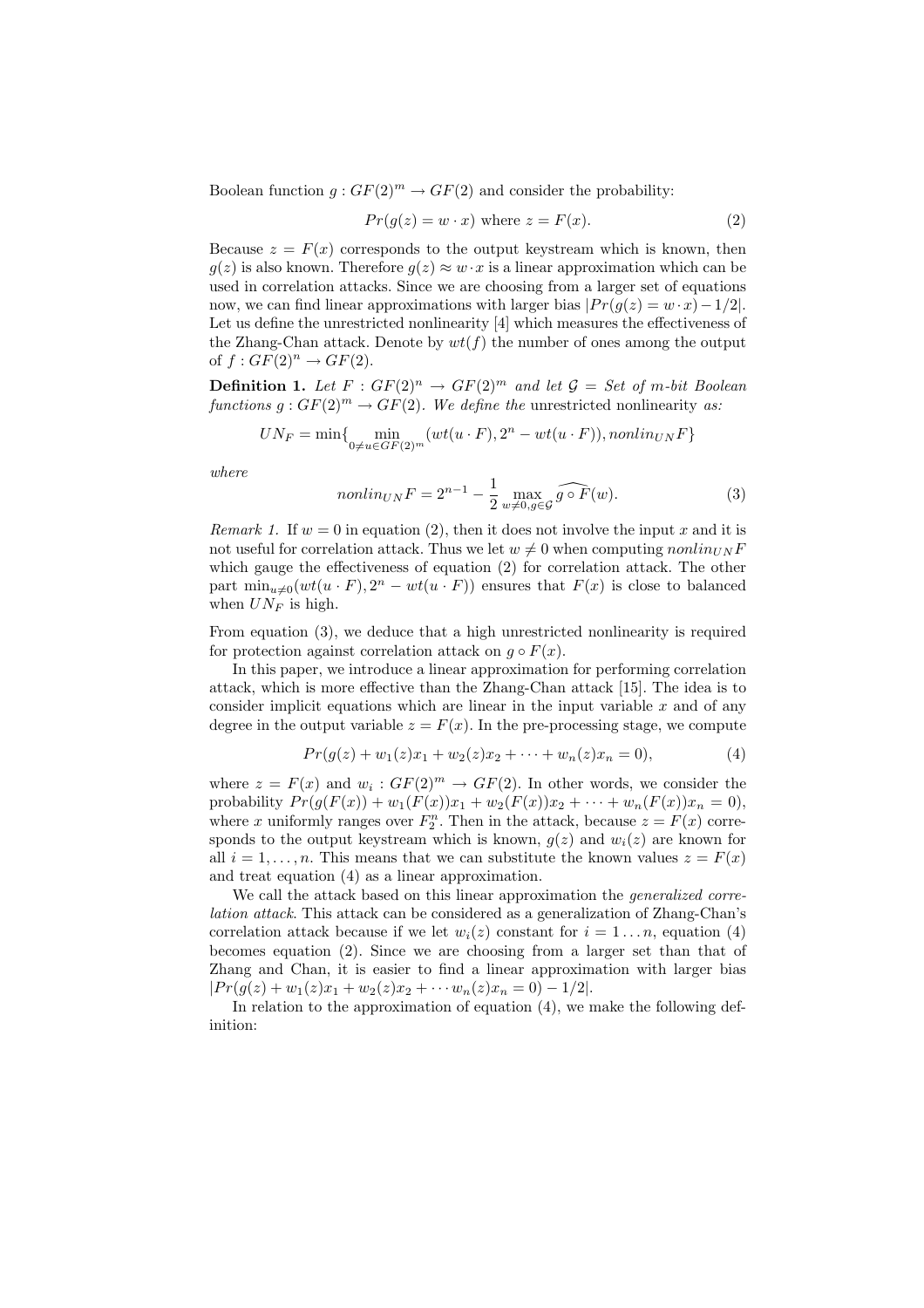**Definition 2.** Let  $F: GF(2)^n \to GF(2)^m$ . The generalized Hadamard transform  $\hat{F}:(GF(2)^{2^m})^{n+1}\to \mathbb{R}$  is defined as:

$$
\hat{F}(g(\cdot), w_1(\cdot), \dots, w_n(\cdot)) = \sum_{x \in GF(2)^n} (-1)^{g(F(x)) + w_1(F(x))x_1 + \dots + w_n(F(x))x_n},
$$

where the input is an  $(n+1)$ -tuple of Boolean functions  $g, w_i : GF(2)^m \to GF(2)$ ,  $i=1,\ldots,n$ .

Let  $G$  be defined as in Definition 1 and let

 $W = Set of all n-tuple functions \{w(\cdot) = (w_1(\cdot), \ldots, w_n(\cdot)) | w_i \in \mathcal{G}\}\$ 

such that  $w(z) = (w_1(z), \ldots, w_n(z)) \neq (0, \ldots, 0)$  for all  $z \in GF(2)^m$ .

The generalized nonlinearity is defined as:

$$
GN_F = \min\{\min_{0 \neq u \in GF(2)^m} (wt(u \cdot F), 2^n - wt(u \cdot F)), nonling_{en}F\},\
$$

where

$$
nonlin_{gen}F = 2^{n-1} - \frac{1}{2} \max_{g \in \mathcal{G}, w \in \mathcal{W}} \hat{F}(g(\cdot), w_1(\cdot), \dots, w_n(\cdot)). \tag{5}
$$

Remark 2. We introduce the set  $W$  to give a meaningful definition to the generalized nonlinearity. This is because if there exists  $z \in GF(2)^m$  such that  $(w_1(z), \ldots, w_n(z)) = (0, \ldots, 0)$ , then the equation (4) resulting from this value of  $z$  will not involve the input  $x$  and will therefore not be useful in the attack stage. Thus we let  $w \in W$  when computing nonlin<sub>gen</sub>F. The other part  $\min_{u \neq 0} (wt(u \cdot F), 2^n - wt(u \cdot F))$  ensures that  $F(x)$  is close to balanced when  $GN_F$  is high.

From equation (5), we deduce that a high generalized nonlinearity is required for protection against generalized correlation attack.

In Proposition 1, we show that the generalized nonlinearity is lower than the other nonlinearity measures and thus provides linear approximations with better bias for correlation attack. The proof follows naturally from the definitions of the various nonlinearities.

**Proposition 1** Let  $F: GF(2)^n \to GF(2)^m$ . Then the nonlinearity, unrestricted nonlinearity and generalized nonlinearity are related by the following inequality:

$$
GN_F \leq UN_F \leq N_F. \tag{6}
$$

I.e., the generalized correlation attack is more effective than the Zhang-Chan's correlation attack, which itself is more effective than the usual correlation attack.

Remark 3. A vector function  $F: GF(2)^n \to GF(2)^m$  is said to be balanced if  $|F^{-1}(z)| = 2^{n-m}$  for all  $z \in GF(2)^m$ . It can be deduced that  $wt(u \cdot F) = 2^{n-1}$ for all  $u \in GF(2)^m - \{0\}$  if and only if F is balanced [3]. Thus

$$
GN_F = \min\{\min_{0 \neq u \in GF(2)^m} (wt(u \cdot F), 2^n - wt(u \cdot F)), nonling_{en}F\}
$$
  
= 
$$
\min(2^{n-1}, nonling_{en}F) = nonling_{en}F,
$$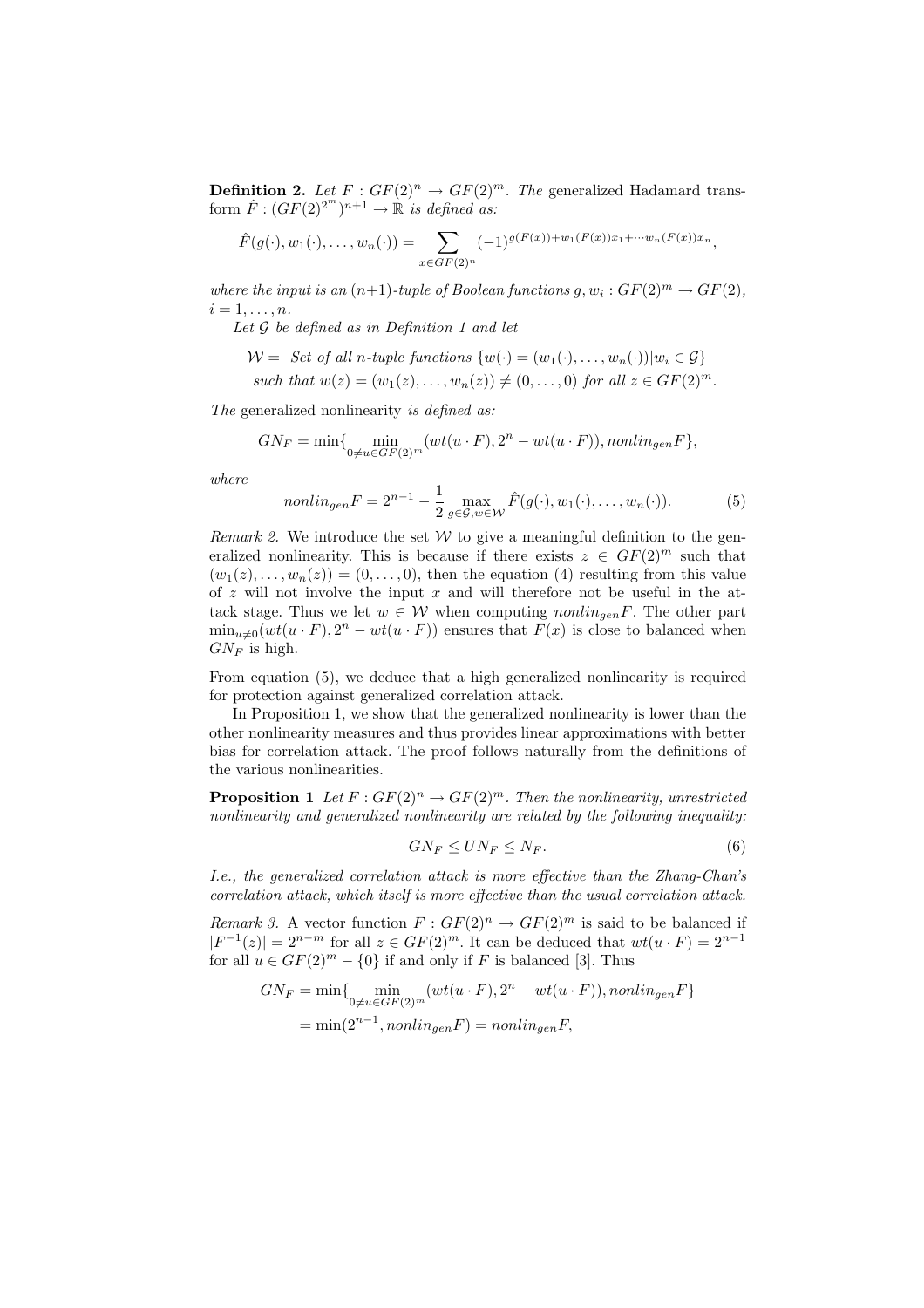because  $GN_F \leq N_F \leq 2^{n-1} - 2^{(n-1)/2}$  [3]. Therefore  $GN_F = \text{nonlin}_{gen}F$  if F is balanced. In a similar way,  $UN_F = nonlin_{UN}F$  if F is balanced.

#### 3 Efficient Computation of the Generalized Nonlinearity

To compute the generalized nonlinearity  $GN_F$ , we first compute  $\min_{u\neq 0}(wt(u\cdot$  $(F), 2^n-wt(u\cdot F))$  with complexity  $2^{m+n}$ . Then we need to compute nonlingen F which requires computation of the generalized Hadamard transform over all input. But the complexity of computing  $\hat{F}(g(\cdot), w_1(\cdot), \ldots, w_n(\cdot))$  directly for all possible  $(n+1)$ -tuple of m-bit functions is  $\approx 2^n \times 2^{2^m \times (n+1)}$ . This is because for each fixed  $(g(\cdot), w_1(\cdot), \ldots, w_n(\cdot))$ , we sum over  $2^n$  elements x to compute  $\hat{F}$  and there are approximately<sup>1</sup>  $2^{2^m \times (n+1)}$  tuples of functions  $g, w_i : GF(2)^m \to GF(2)$ ,  $i = 1, \ldots, n$ . This computation quickly becomes unmanageable even for small values of n, m. Since the bulk of the computational time comes from  $nonlin_{gen}F$ , we need to make it more efficient to compute. Theorem 1 below gives an efficient way to compute  $nonlin_{gen}F$ .

**Theorem 1** Let  $F: GF(2)^n \rightarrow GF(2)^m$  and let  $w(\cdot)$  denote the n-tuple of m-bit Boolean functions  $(w_1(\cdot), \ldots, w_n(\cdot))$ . Then

 $\overline{a}$ 

 $\overline{a}$ 

$$
nonlin_{gen} F = 2^{n-1} - 1/2 \sum_{z \in GF(2)^m} \max_{w(z) \in GF(2)^n - \{0\}} \left| \sum_{x \in F^{-1}(z)} (-1)^{w(z) \cdot x} \right|.
$$

Because of editorial constraints, the proof of Theorem 1 can be found in the Appendix, Section 7.2.

Remark 4. The proof of Theorem 1 also provides the functions  $q(\cdot), w_i(\cdot), i =$  $1, \ldots, n$ , for the best generalized linear approximation. At each z, the optimal  $q(z)$  is the one that makes the inner sum positive while the optimal tuple  $(w_1(z), \ldots, w_n(z))$  is the *n*-bit vector that maximizes the inner sum.

#### 3.1 Reduction in Complexity

To compute  $nonlin_{gen}F$  based on Theorem 1, we first perform a pre-computation to identify the sets  $\{x : x \in F^{-1}(z)\}\$  with complexity  $2^n$  and store them with to identify the sets  $\{x : x \in F \mid z\}$  with complexity  $2^{\infty}$  and store them with memory of size  $n \times 2^n$ . This is needed in computing the sum  $\sum_{x \in F^{-1}(z)} (-1)^{w(z) \cdot x}$ .

To compute  $nonlin_{gen}F$ , we consider the  $2^m$  elements  $z \in GF(2^m)$ . For each z, we find  $w(z) \in GF(2)^n$  which maximizes the sum  $\sum$  $_{x\in F^{-1}(z)}(-1)^{w(z)\cdot x}$ . Thus the computational complexity is:

Complexity = 
$$
\sum_{z \in GF(2)^m} 2^n \times |\{x : x \in F^{-1}(z)\}| = 2^n \sum_{z \in GF(2)^m} |\{x : x \in F^{-1}(z)\}|
$$

$$
= 2^n \times |Domain(F)| = 2^n \times 2^n = 2^{2n}.
$$

We say approximately  $2^{2^m \times (n+1)}$  functions because we do not range over all tuples of functions  $(w_1(\cdot), \ldots, w_n(\cdot))$  but only over those in the set W of Defintion 2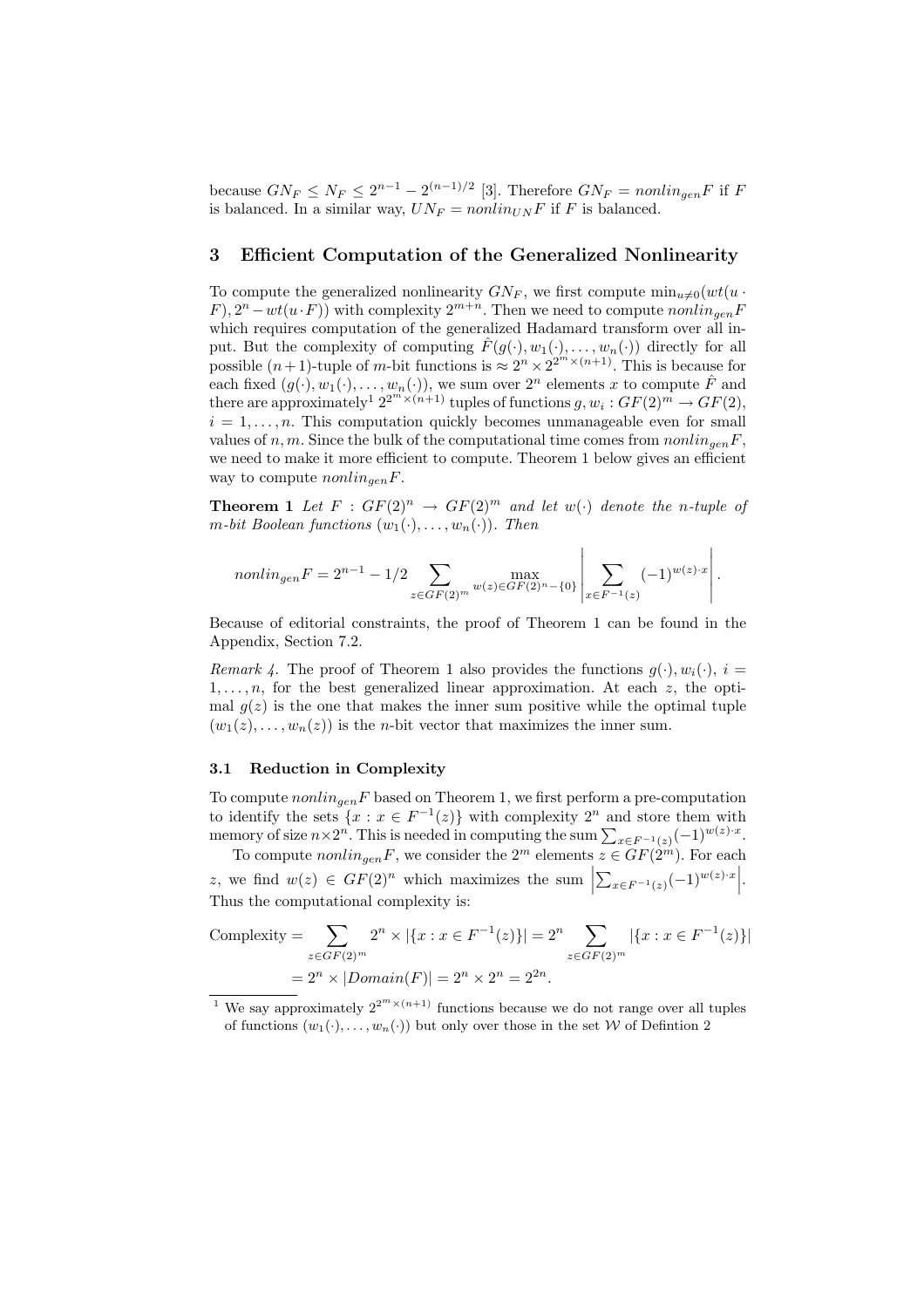Together with a complexity of  $2^{m+n}$  to compute  $\min_{0 \neq u \in GF(2)^m}(wt(u \cdot F), 2^n$  $wt(u \cdot F)$ , the total complexity for computing  $GN_F$  is:

Precomputation =  $2^n$ , Memory =  $n \times 2^n$ , Time Complexity =  $2^{m+n} + 2^{2n}$ .

This is much less than a time complexity of  $2^{m+n} + 2^{n+2^m \times (n+1)}$  by the direct approach.

#### 3.2 Experimental Results

Based on Theorem 1, we can compute the generalized nonlinearity of some highly nonlinear functions. We also computed the unrestricted nonlinearity of these functions for comparison. We shall apply Proposition 6 (in Section 7.3 of the Appendix) to help us compute  $nonlin_{UN}F$  efficiently. First, let us look at bent functions, which have the highest nonlinearity.

*Example 1.* Consider the bent function  $F: GF(2)^4 \to GF(2)^2$  (i.e. the function whose component functions  $u \cdot F$ ,  $u \neq 0$ , are all bent) defined by  $F(x_1, x_2, x_3, x_4) =$  $(z_1, z_2) = (x_1 + x_1x_4 + x_2x_3, x_1 + x_1x_3 + x_1x_4 + x_2x_4)$ . The truth table of F (which lists the output  $F(0000), F(0001), \ldots, F(1111)$  where every number represents its binary representation) is as follows.

0 0 0 0 0 1 2 3 3 0 2 1 3 1 0 2

The various nonlinearity and bias take the following values:

Usual nonlinearity  $N_F = 6 \Rightarrow Bias = 0.125$ unrestricted nonlinearity  $UN_F = 5 \Rightarrow Bias = 0.1875$ Generalized nonlinearity  $GN_F = 2 \Rightarrow Bias = 0.375$ .

From Remark 4, we deduce that the following approximation holds with bias 0.375.

$$
Pr(z_1 + z_2 = (z_1 + 1)(z_2 + 1)x_2 + z_1x_3 + z_2x_4) = \frac{14}{16},
$$

where  $x = 0100, 1110$  are the only two points not satisfying the relation.

Next we look at the inverse S-box on  $GF(2^8)$  with truncated output.

*Example 2.* Let  $GF(2^8)$  be the finite field defined by the relation  $\alpha^8 + \alpha^4 + \alpha^3 + \alpha^4 + \alpha^5$  $\alpha^2 + 1 = 0$ . Consider the S-box  $Inv : GF(2)^8 \to GF(2)^8$  defined by  $Inv(0) = 0$ and  $Inv(x) = x^{-1}$  if  $x \neq 0$ . We use the correspondence:

$$
(x_1, x_2, x_3, x_4, x_5, x_6, x_7, x_8) \leftrightarrow x_1 \alpha^7 + x_2 \alpha^6 + \dots + x_7 \alpha + x_8
$$

Consider  $Inv(x)$  restricted to the least significant m bits. Then the nonlinearity, unrestricted nonlinearity and generalized nonlinearity are given by Table 1. We see that the generalized nonlinearity for the inverse function restricted to m output bits is lower than the usual and unrestricted nonlinearities. Therefore generalized correlation attack works better in this case. Moreover, for  $m \geq 5$ output bits, the generalized nonlinearity is already 0 which means the system can be broken by linear algebra with very few keystream bits.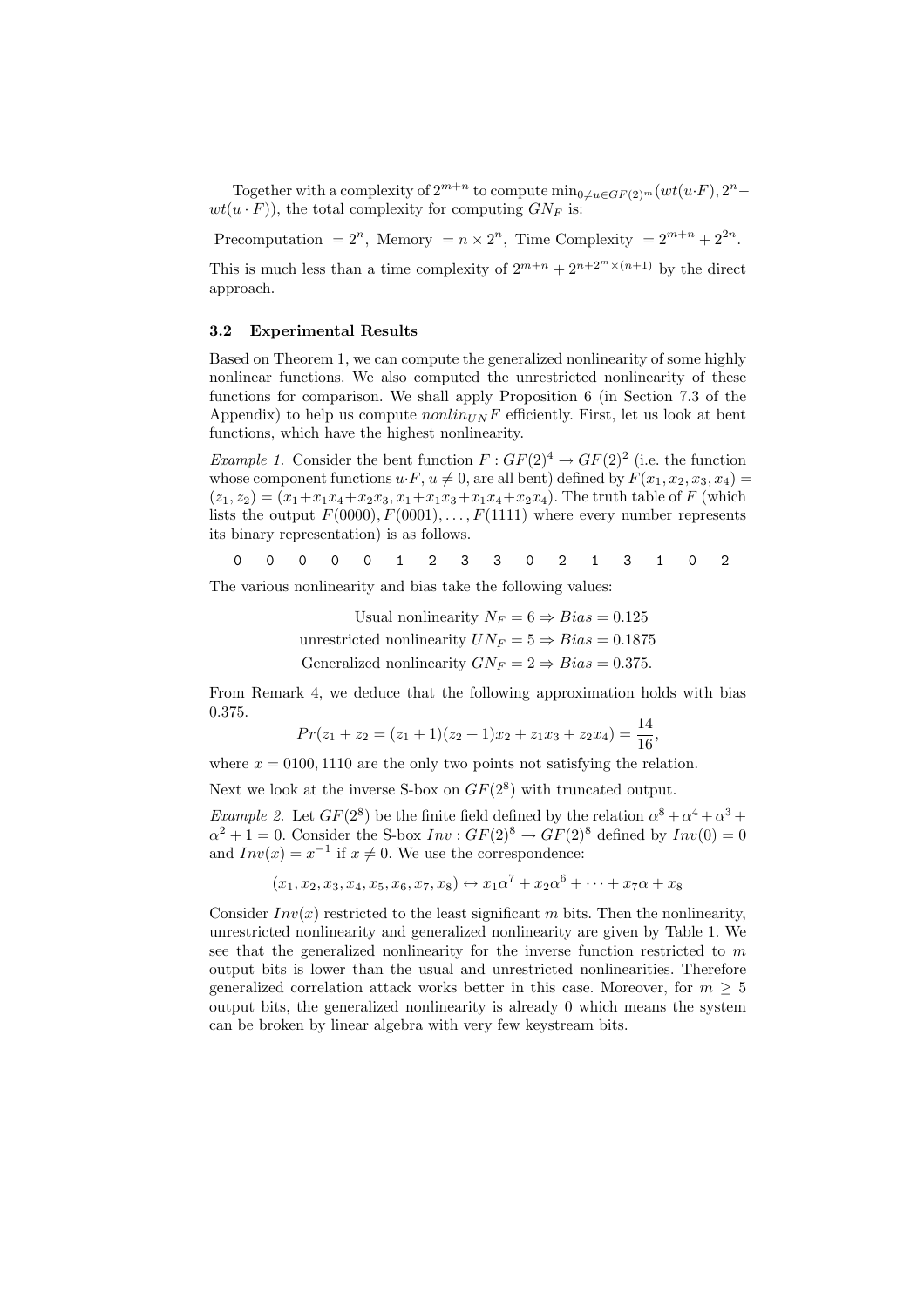Table 1. Nonlinearities for  $x^{-1}$  on  $GF(2^8)$  restricted to m least significant output bits.

| m                                       | 2 <sub>1</sub> | 3 <sup>1</sup> | $4 \mid 5 \mid$ | $-6$ . |  |
|-----------------------------------------|----------------|----------------|-----------------|--------|--|
| $N_F$   112  112  112  112  112  112    |                |                |                 |        |  |
| $ UN_F  112 108 100 $ 94   84   70   56 |                |                |                 |        |  |
| $ GN_F  112 $ 80   66   40              |                |                | $\theta$        |        |  |

Example 3. Lastly in Table 2, we tabulate the average nonlinearity measures for 100 randomly generated balanced functions  $F: GF(2)^n \to GF(2)^m$ ,  $n = 2m$ , for various n. Again, we see that the average generalized nonlinearity is much lower

**Table 2.** Average nonlinearity for randomly generated balanced functions,  $n = 2m$ 

| $\boldsymbol{n}$                             | 6 | 10 | 12 | 14                   |
|----------------------------------------------|---|----|----|----------------------|
| $N_F$                                        |   |    |    | 18 100 443 1897 7856 |
| $\boxed{UN_F \parallel 16}$ 88 407 1768 7454 |   |    |    |                      |
| $ GN_F  $ 6   36   213   1101   5224         |   |    |    |                      |

than the unrestricted and usual nonlinearities. Therefore generalized correlation attack can be more effective.

# 4 Upper Bound on Generalized Nonlinearity

In this Section, we prove an upper bound for the generalized nonlinearity. This allows us to gauge theoretically the effectiveness of the generalized correlation attack.

**Theorem 2** Let  $F: GF(2)^n \to GF(2)^m$ . Then the following inequality holds.

$$
nonlin_{gen} F \leq 2^{n-1} - \frac{1}{4} \sum_{z \in GF(2)^m} \sqrt{\frac{2^{n+2}|F^{-1}(z)| - 4|F^{-1}(z)|^2}{2^n - 1}}.
$$

Furthermore if  $F(x)$  is balanced, then we have:

$$
GN_F \le 2^{n-1} - 2^{n-1} \sqrt{\frac{2^m - 1}{2^n - 1}}
$$

Proof. According to Theorem 1, we have:

$$
nonlin_{gen} F = 2^{n-1} - 1/2 \sum_{z \in GF(2)^m} \max_{a \in GF(2)^n - \{0\}} \left| \sum_{x \in F^{-1}(z)} (-1)^{a \cdot x} \right|.
$$

 $\overline{a}$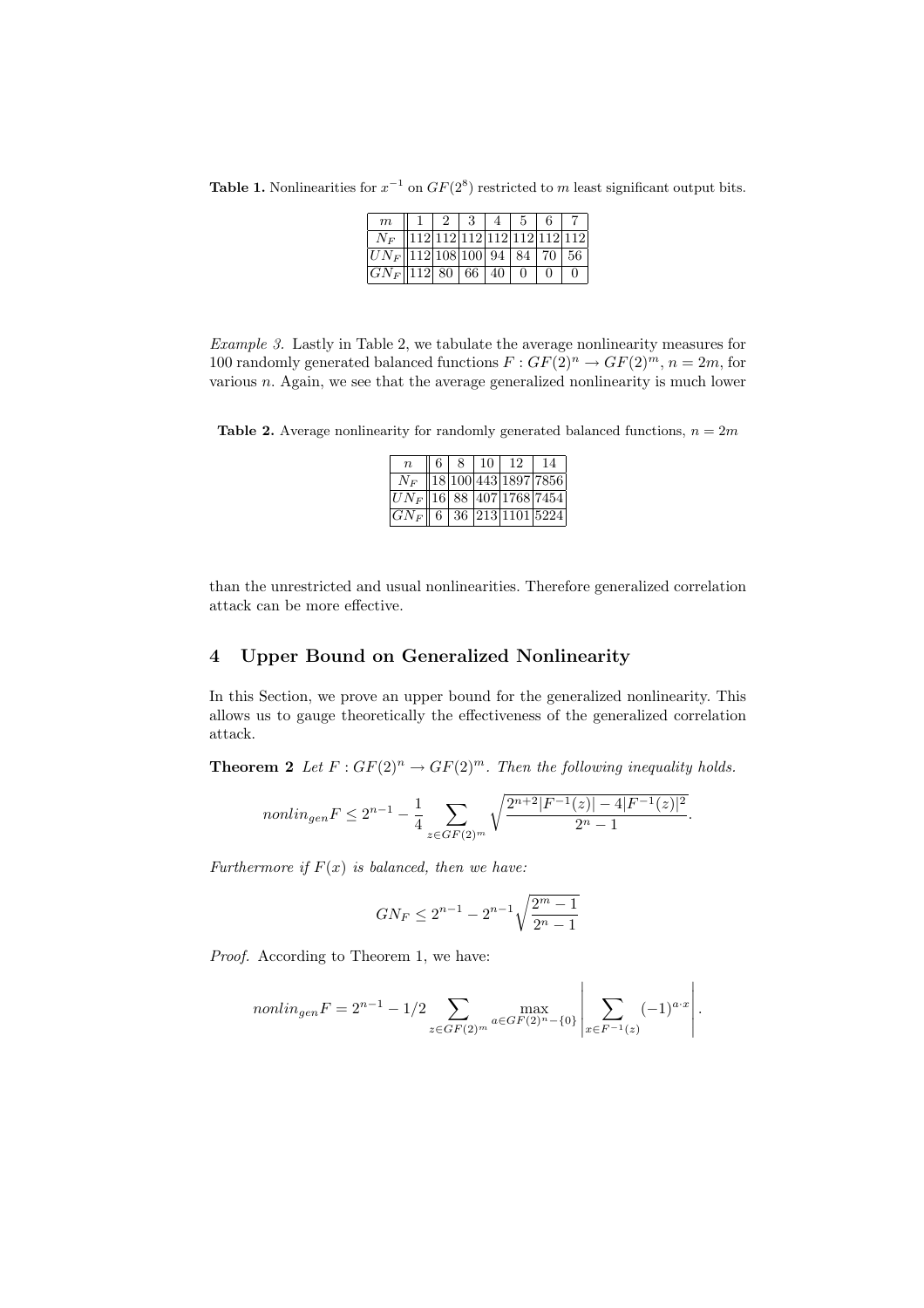Let  $\phi_z(x)$  be the indicator function of  $F^{-1}(z)$ . I.e.,  $\phi_z(x) = 1$  if  $F(x) = z$  else  $\phi_z(x) = 0.$ 

$$
\sum_{x \in F^{-1}(z)} (-1)^{a \cdot x} = \sum_{x \in GF(2)^n} \phi_z(x) (-1)^{a \cdot x} = \sum_{x \in GF(2)^n} \frac{1 - (-1)^{\phi_z(x)}}{2} (-1)^{a \cdot x}
$$

$$
= -\frac{1}{2} \sum_{x \in GF(2)^n} (-1)^{\phi_z(x) + a \cdot x} = -\frac{1}{2} \widehat{\phi_z}(a), \text{ when } a \neq 0.
$$

Thus

$$
nonlin_{gen}F = 2^{n-1} - 1/4 \sum_{z \in GF(2)^m} \max_{a \in GF(2)^n - \{0\}} \left| \widehat{\phi_z}(a) \right|.
$$

In a similar way to the computation of  $\sum_{x \in F^{-1}(z)} (-1)^{a \cdot x}$ , we can prove that  $|F^{-1}(z)| = \sum$  $x \in F^{-1}(z)$  $(-1)^{0 \cdot x} = 2^{n-1} - \frac{1}{2} \widehat{\phi}_z(0)$ . This implies  $\widehat{\phi}_z(0) = 2^n 2|F^{-1}(z)|$ .

By Parseval's relation,

$$
\sum_{a \in GF(2)^n - \{0\}} \widehat{\phi_z}(a)^2 = 2^{2n} - \widehat{\phi_z}(0)^2
$$
  
=  $2^{2n} - (2^n - 2|F^{-1}(z)|)^2 = 2^{n+2}|F^{-1}(z)| - 4|F^{-1}(z)|^2$ .

By the pigeon hole principle, we deduce that

$$
\max_{a \in GF(2)^n - \{0\}} \widehat{\phi_z}(a)^2 \ge \frac{2^{n+2} |F^{-1}(z)| - 4|F^{-1}(z)|^2}{2^n - 1}.
$$

and therefore

$$
nonlin_{gen} F \leq 2^{n-1} - \frac{1}{4} \sum_{z \in GF(2)^m} \sqrt{\frac{2^{n+2}|F^{-1}(z)| - 4|F^{-1}(z)|^2}{2^n - 1}}
$$

When  $F(x)$  is balanced, nonlin<sub>gen</sub>  $F = GN_F$ ,  $|F^{-1}(z)| = 2^{n-m}$  for all  $z \in$  $GF(2)<sup>m</sup>$  and we deduce:

$$
GN_F \le 2^{n-1} - 2^{n-1} \sqrt{\frac{2^m - 1}{2^n - 1}}
$$

.

This upper bound is much lower than the covering radius bound  $2^{n-1}-2^{n/2-1}$ and the upper bound for  $UN_F$  deduced in [4]:

$$
UN_F \leq 2^{n-1} - \frac{1}{2} \left( \frac{2^{2m} - 2^m}{2^n - 1} + \sqrt{\frac{2^{2n} - 2^{2n - m}}{2^n - 1} + \left( \frac{2^{2m} - 2^m}{2^n - 1} - 1 \right)^2} - 1 \right).
$$

when  $F: GF(2)^n \to GF(2)^m$  is balanced. Thus Theorem 2 provides further evidence that generalized correlation attack can be more effective than the usual and Zhang-Chan correlation attacks on vector Boolean functions.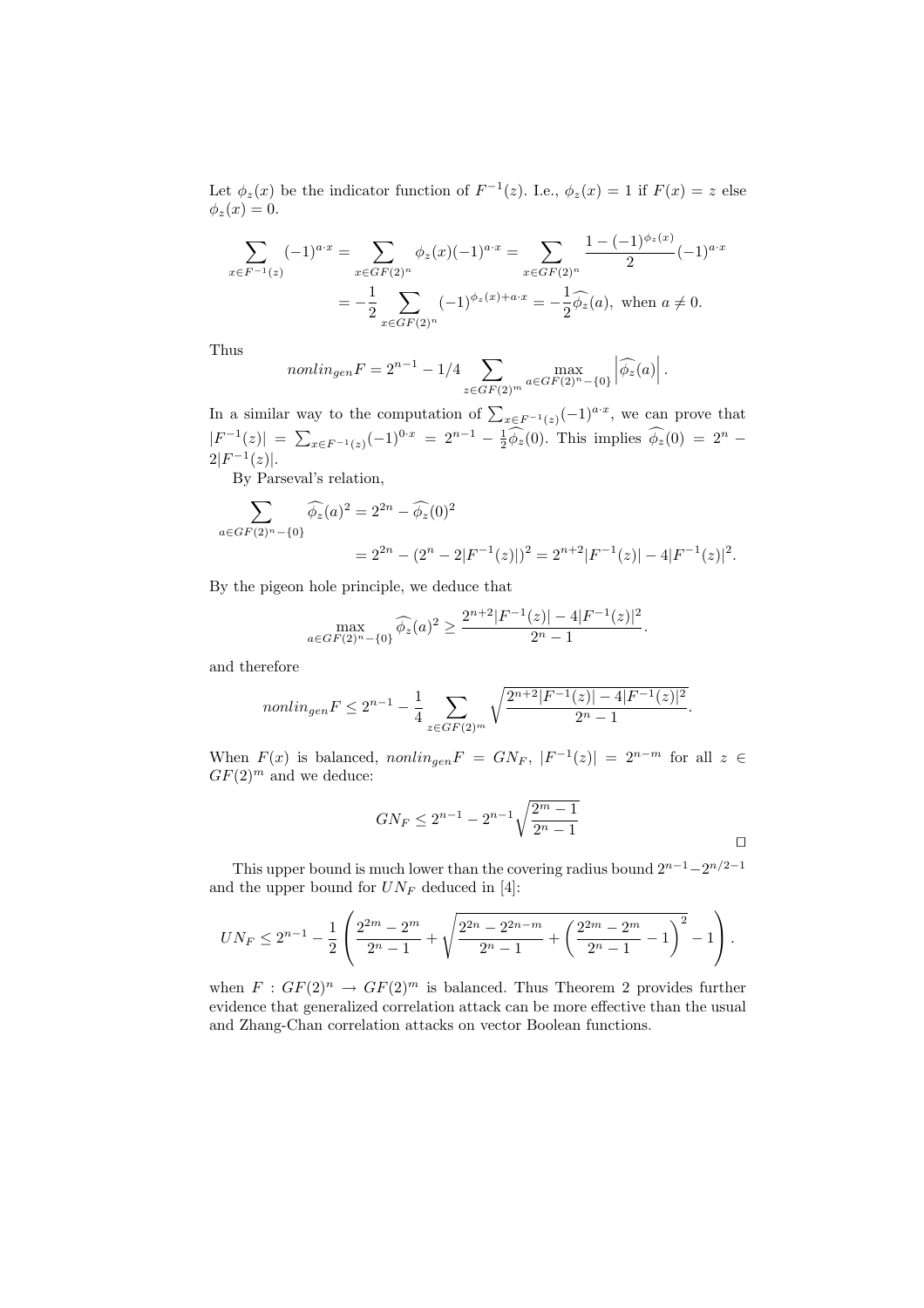## 5 Spectral Characterization and Generalized Correlation Immunity

In Theorem 3, we express the generalized correlation in terms of the Hadamard transform (also called the spectrum) of  $F(x)$ . This allows us to deduce general correlation properties based on the spectral distribution.

**Theorem 3** Let  $F: GF(2)^n \rightarrow GF(2)^m$  and  $w_i: GF(2)^m \rightarrow GF(2)$ . Let  $w(\cdot)$  denote the n-tuple of m-bit Boolean functions  $(w_1(\cdot), \ldots, w_n(\cdot))$ . Then the generalized Hadamard transform can be expressed as:

$$
\hat{F}(g(\cdot), w_1(\cdot), \dots, w_n(\cdot)) = \frac{1}{2^m} \sum_{z \in GF(2)^m} (-1)^{g(z)} \sum_{v \in GF(2)^m} (-1)^{v \cdot z} \widehat{v \cdot F}(w(z)).
$$

The proof of Theorem 3 is easy and can be found in the Appendix, Section 7.4. Remark 5. Based on Theorem 3 and equation (5), we get

$$
nonlingen F = 2^{n-1} - \frac{1}{2^{m+1}} \sum_{z \in GF(2)^m} \max_{\substack{0 \neq w(z) \in \\ GF(2)^n}} \left| \sum_{v \in GF(2)^m} (-1)^{v \cdot z} \widehat{v \cdot F}(w(z)) \right|.
$$
 (7)

 $\overline{a}$ 

 $\overline{a}$ 

If the Hadamard transform distribution of  $F(x)$  is known, then we can have a more efficient computation of  $GN_F$ . By equation (7), we compute nonlin<sub>gen</sub>F by an outer sum over  $2^m$  elements z, each of which finds the maximum inner sum (over  $2^m$  elements v) for  $2^n$  choices of  $w(z)$ . Thus the complexity of computing nonlin<sub>gen</sub>F is  $2^{n+2m}$ . Together with a complexity of  $2^{m+n}$  for determining the balanceness of  $F(x)$ , the complexity for computing  $GN_F$  is  $2^{m+n} + 2^{n+2m}$ . This is more efficient than the computation of Theorem 1 because usually,  $m$  is much smaller than  $n$  in applications. Furthermore, we do not need pre-computation and memory to store the sets  $\{x : x \in F^{-1}(z)\}\)$  as in Theorem 1. Some examples of vector functions with known spectral distribution is the Maiorana-McFarland class which can be used to construct bent functions and highly nonlinear resilient functions, e.g. see [3, 5].

#### 5.1 Equivalence of Generalized Correlation Immunity and Usual Correlation Immunity

In this section, we extend the definition of correlation immunity (resiliency) for vectorial Boolean function to the generalized case with respect to the correlation attack based on equation (4). Then we show that the usual correlation immunity (resiliency) implies generalized correlation immunity (resiliency). First let us recall the definition of correlation immune vectorial Boolean functions. For a vector  $w \in GF(2)^n$ , denote by  $wt(w)$  the number of ones in w.

**Definition 3.** The vector function  $F: GF(2)^n \rightarrow GF(2)^m$  is correlation immune of order t (denoted  $CI(t)$ ) if

 $u \cdot F(x) + w \cdot x$  is balanced, or equivalently  $\widehat{u \cdot F}(w) = 0$ 

whenever  $1 \leq wt(w) \leq t$ . Moreover if  $F(x)$  is balanced, then  $F(x)$  is t-resilient.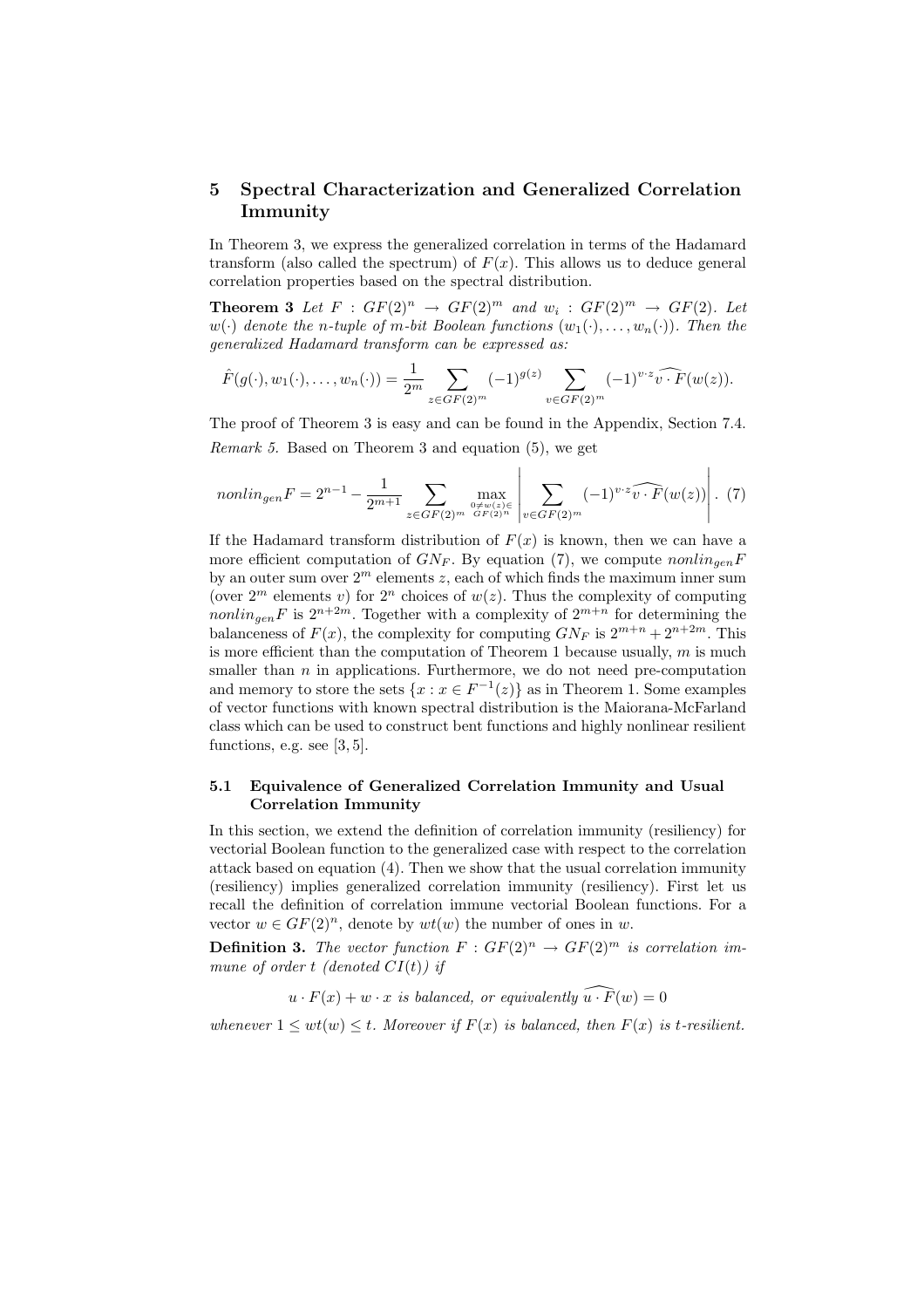Resiliency is essential for protection against divide-and-conquer correlation attack on combinatorial generator (for more details, please see Siegenthaler [14]).

Next, let us describe a generalized divide-and-conquer attack against vector combinatorial stream ciphers. In a combinatorial generator involving n LFSR's, suppose there is a subset of outputs  $z \in GF(2)^m$  for which the linear approximations  $Pr(w_{i_1}(z)x_{i_1} + \cdots + w_{i_t}(z)x_{i_t} = g(z)) = p_z \neq 1/2$ , involve the corresponding set of t linear feedback shift registers,  $LFSR_{i_1}, \ldots, LFSR_{i_t}$ . The attacker guesses the initial state of  $LFSR_{i_1}, \ldots, LFSR_{i_t}$ . If the guess is correct, then this relation should hold between the t LFSR's states and the relevant output<sup>2</sup> z with probability  $p_z \neq 1/2$ . If the guess is wrong, then the LFSR states and the output are uncorrelated. Thus the complexity of guessing the secret initial state is reduced because we only need to guess the content of  $t$  instead of  $n$  LFSR's. To protect against such an attack, we define the concept of generalized correlation immunity and resiliency as follows.

**Definition 4.** Let  $F: GF(2)^n \to GF(2)^m$  and  $g, w_i: GF(2)^m \to GF(2)$ . We say  $F(x)$  is generalized correlation immune of order t (generalized  $CI(t)$ ) if

$$
g(F(x)) + w_1(F(x))x_1 + \cdots + w_n(F(x))x_n
$$
 is balanced,

or equivalently,

$$
\hat{F}(g(\cdot), w_1(\cdot), \ldots, w_n(\cdot)) = 0,
$$

whenever  $1 \le wt(w_1(z), \ldots, w_n(z)) \le t$  for all  $z \in GF(2)^m$ . Moreover if  $F(x)$  is balanced, then we say  $F(x)$  is generalized t-resilient.

Generalized t-resiliency ensures protection against generalized divide-and-conquer correlation attack on t or less LFSR's in a combinatorial stream cipher.

**Theorem 4** Let  $F: GF(2)^n \rightarrow GF(2)^m$ . Then  $F(x)$  is  $CI(t)$  (t-resilient) if and only if  $F(x)$  is generalized  $CI(t)$  (generalized t-resilient).

*Proof.* If  $F(x)$  is generalized  $CI(t)$  (resp. generalized t-resilient), then it follows from Definitions 3 and 4 that  $F(x)$  is  $CI(t)$  (resp. t-resilient). Now assume  $F(x)$  is  $CI(t)$ , we shall prove that  $F(x)$  is generalized  $CI(t)$ . Suppose  $1 \leq wt(w_1(z), \ldots, w_n(z)) \leq t$  for all  $z \in GF(2)^m$ . Then  $\widehat{v \cdot F}(w(z)) = 0$  for all  $v, z \in GF(2)^m$  because  $F(x)$  is  $CI(t)$ . By Theorem 3, we see that

$$
\hat{F}(g(\cdot), w_1(\cdot), \dots, w_n(\cdot)) = \frac{1}{2^m} \sum_{z \in GF(2)^m} (-1)^{g(z)} \sum_{v \in GF(2)^m} (-1)^{v \cdot z} \widehat{v \cdot F}(w(z)) = 0.
$$

This is because the inner summands is a sum of  $v\cdot F(w(z))$  which are zeroes for all  $v, z \in GF(2)^m$ . Thus  $F(x)$  is generalized  $CI(t)$ . The proof that t-resiliency implies generalized t-resiliency is identical to the  $CI(t)$  case except that  $F(x)$  is now balanced.

 $\Box$ 

Thus we see that usual resiliency is sufficient to ensure generalized resiliency.

<sup>&</sup>lt;sup>2</sup> By relevant output, we mean those  $z \in GF(2)^m$  for which there exist a linear approximation with positive bias involving the same set of input  $x_{i_1}, \ldots, x_{i_t}$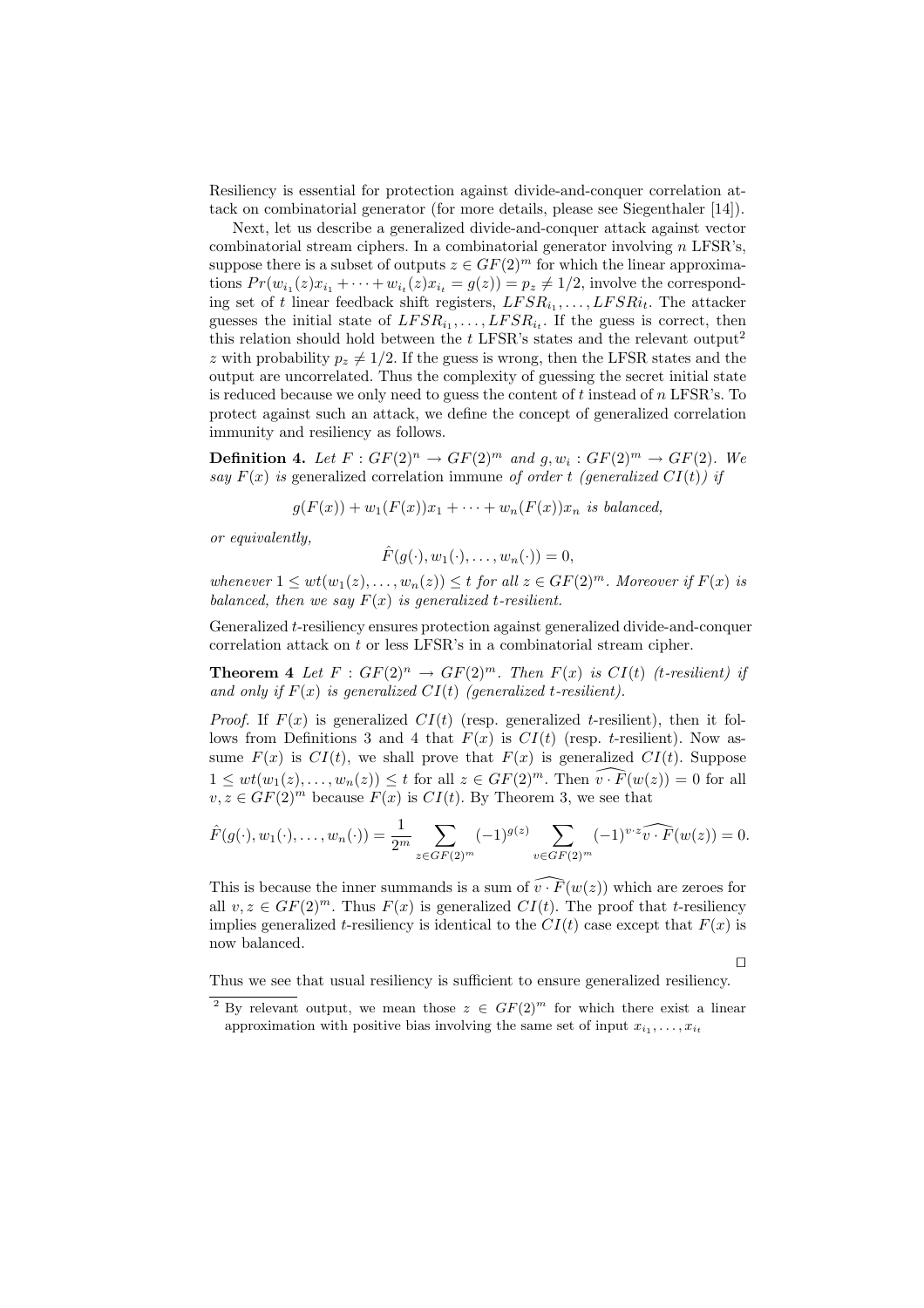#### 6 Generalized Nonlinearity of Secondary Constructions

Secondary constructions produce Boolean functions with high nonlinearity, resiliency and other good cryptographic properties from other Boolean functions as building blocks. With respect to the generalized correlation attack, it would be useful to check if these constructions yield functions with high generalized nonlinearity. Moreover by Theorem 4, vector functions that satisfy the usual correlation immunity are also generalized correlation immune. Thus we would also like to check that secondary construction for resilient functions have high generalized nonlinearity.

The first secondary construction we look at is output composition. One common candidate for output composition is the projection function, i.e. dropping output bits. For example, there are many known permutations with high nonlinearity [1] and by dropping output bits, we form vectorial Boolean functions with the same or higher nonlinearity.

**Proposition 2** Let  $F : GF(2)^n \rightarrow GF(2)^m$  and  $G : GF(2)^m \rightarrow GF(2)^k$ be balanced functions. Then  $GN_{G \circ F} \geq GN_F$ . If  $G(z)$  is a permutation, then  $GN_{G\circ F}=GN_F.$ 

The proof of Proposition 2 can be found in the Appendix, Section 7.5. By Proposition 2, we see that output composition, e.g. dropping output bits, is good for enhancing security as it may increase the generalized nonlinearity.

Another common construction for vectorial resilient functions is concatenation. Let us look at the known results on this construction.

**Proposition 3** ([16, Corollary 4]) Let  $F_1 : GF(2)^{n_1} \rightarrow GF(2)^{m_1}$  be a  $t_1$ resilient function and  $F_2: GF(2)^{n_2} \to GF(2)^{m_2}$  be a  $t_2$ -resilient function. Then  $F_1||F_2: GF(2)^{n_1+n_2} \to GF(2)^{m_1+m_2}$  defined by

$$
F_1||F_2(x,y) = (F_1(x), F_2(y))
$$

is a t-resilient function where  $t = min(t_1, t_2)$ .

By Proposition 3, given two smaller vector Boolean functions which are  $t$ resilient, we can form a bigger Boolean function which is t-resilient. With respect to generalized correlation attack, we would like to know its generalized nonlinearity.

**Proposition 4** Let  $F_1$  :  $GF(2)^{n_1} \rightarrow GF(2)^{m_1}$  and  $F_2$  :  $GF(2)^{n_2} \rightarrow GF(2)^{m_2}$ be balanced functions. Then the generalized nonlinearity of their concatenation  $F(x, y) = F_1(x)||F_2(y)$  satisfies:

$$
GN_F\leq 2^{n_1+n_2-1}-\frac{1}{2}(2^{n_1}-2GN_{F_1})(2^{n_2}-2GN_{F_2}).
$$

The proof of Proposition 4 can be found in the Appendix, Section 7.6. By Proposition 4, we see that for a concatenated function to possess high generalized nonlinearity, both the component functions have to possess high generalized nonlinearity.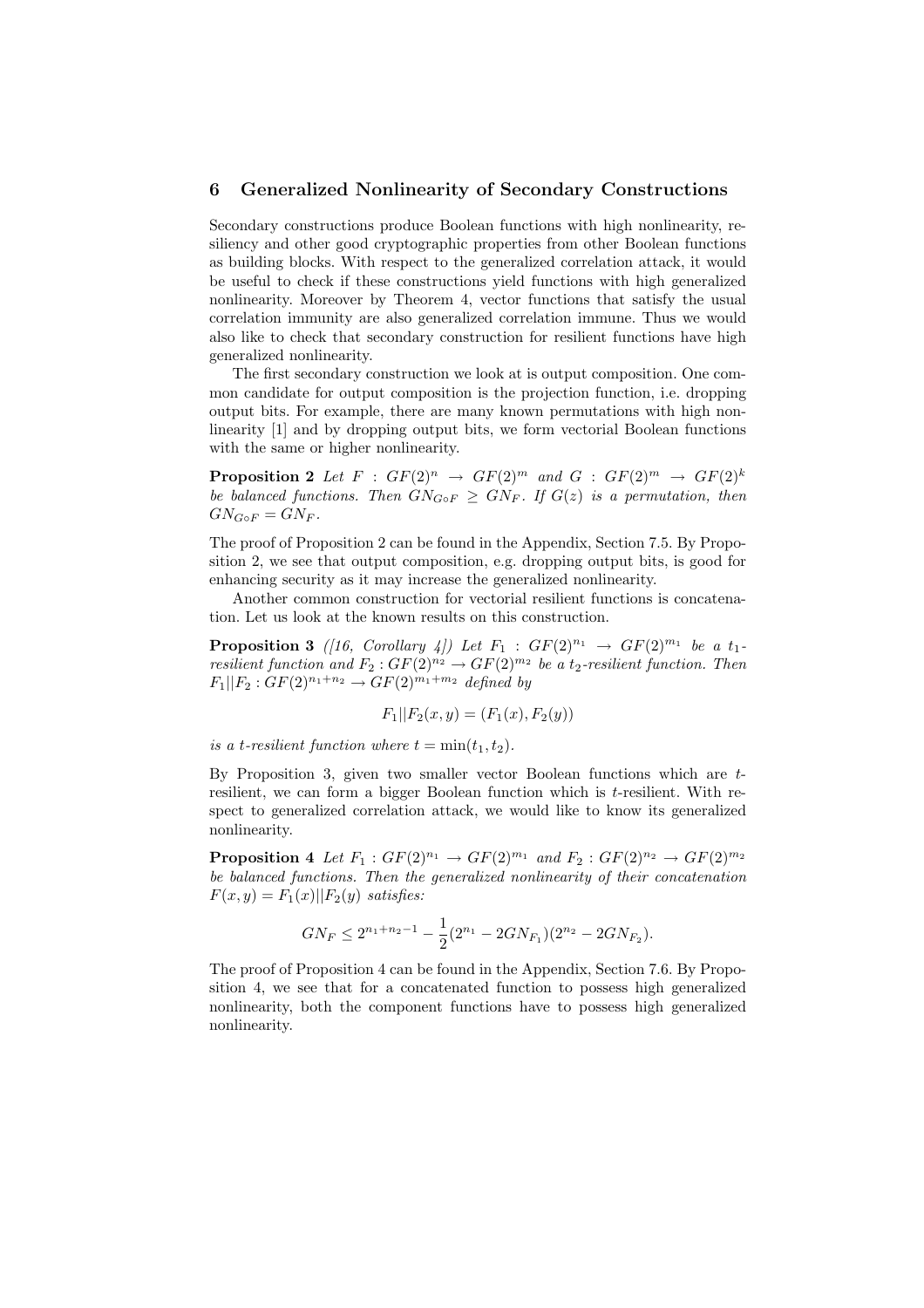#### References

- 1. A. Canteaut, P. Charpin and H. Dobbertin, "Binary m-sequences with three-valued cross correlation: a proof of Welch's conjecture", IEEE Trans. Inform. Theory, vol. 46 no. 1, pp. 4-8, 2000.
- 2. A. Canteaut and M. Trabbia. Improved fast correlation attacks using parity-check equations of weight 4 and 5, Advanced in Cryptology-EUROCRYPT 2000. Lecture notes in computer science 1807, pp. 573-588, 2000.
- 3. C. Carlet, "Vectorial Boolean Functions for Cryptography", to appear in Boolean Methods and Models published by Cambridge University Press, Eds Yves Crama and Peter Hammer. Can be found at http://wwwrocq.inria.fr/codes/Claude.Carlet/chap-vectorial-fcts.pdf.
- 4. C. Carlet and E. Prouff, "On a New Notion of Nonlinearity Relevant to Multi-Output Pseudo-Random Generators", LNCS 3006, Selected Areas in Cryptography 2003, pp. 291-305, Springer-Verlag, 2003.
- 5. C. Carlet and E. Prouff, "Vectorial Functions and Covering Sequences", LNCS 2948, International Conference on Finite Fields and Applications, pp. 215-248, Springer-Verlag, 2003.
- 6. B. Chor, O. Goldreich, J. Hastad, J. Friedman, S. Rudich and R. Smolensky, "The Bit Extraction Problem or t-resilient Functions", IEEE Symposium on Foundations of Computer Science 26, pp. 396-407, 1985.
- 7. J.F. Dillon, "Multiplicative Difference Sets via Additive Characters", Designs, Codes and Cryptography, vol. 17, pp. 225-235, 1999.
- 8. R. Gold, "Maximal Recursive Sequences with 3-valued Cross Correlation Functions", IEEE Trans. Inform. Theory, vol. 14, pp. 154-156, 1968.
- 9. K.C. Gupta and P. Sarkar, "Improved Construction of Nonlinear Resilient Sboxes", LNCS 2501, Asiacrypt 2002, pp. 466-483, Springer-Verlag, 2002.
- 10. K. Nyberg, "On the Construction of Highly Nonlinear Permutations", LNCS 658, Eurocrypt'92, pp. 92-98, Springer-Verlag, 1993.
- 11. E. Pasalic and S. Maitra, "Linear Codes in Constructing Resilient Functions with High Nonlinearity", LNCS 2259, Selected Areas in Cryptography 2001, pp. 60-74, Springer-Verlag, 2001.
- 12. R. Rueppel, Analysis and Design of Stream Ciphers, Springer-Verlag, 1986.
- 13. P. Sarkar, "The Filter-Combiner Model for Memoryless Synchronous Stream Ciphers", LNCS 2442, Crypto 2002, pp. 533-548, Springer-Verlag, 2002.
- 14. T. Siegenthaler, "Decrypting a Class of Stream Ciphers using Ciphertexts only", IEEE Transactions on Computers, vol. C34, no. 1, pp. 81-85, 1985.
- 15. M. Zhang and A. Chan, "Maximum Correlation Analysis of Nonlinear S-boxes in Stream Ciphers", LNCS 1880, Crypto'2000, pp. 501-514, Springer-Verlag, 2000.
- 16. X.M. Zhang and Y. Zheng, "On Cryptographically Resilient Functions", IEEE Transaction on Information Theory, Vol. 43, no.5, pp. 1740-1747, 1997. (Also presented at Eurocrypt'95, LNCS 921, pp. 274-288, Springer-Verlag, 1995).

### 7 Appendix

#### 7.1 The Single-Bit Output Case and Bilinear Cryptanalysis

It is easy to see that in the single output case  $(m = 1)$ , the Zhang-Chan correlation attack is equivalent to the usual correlation attack, i.e.  $UN_F = N_F$ .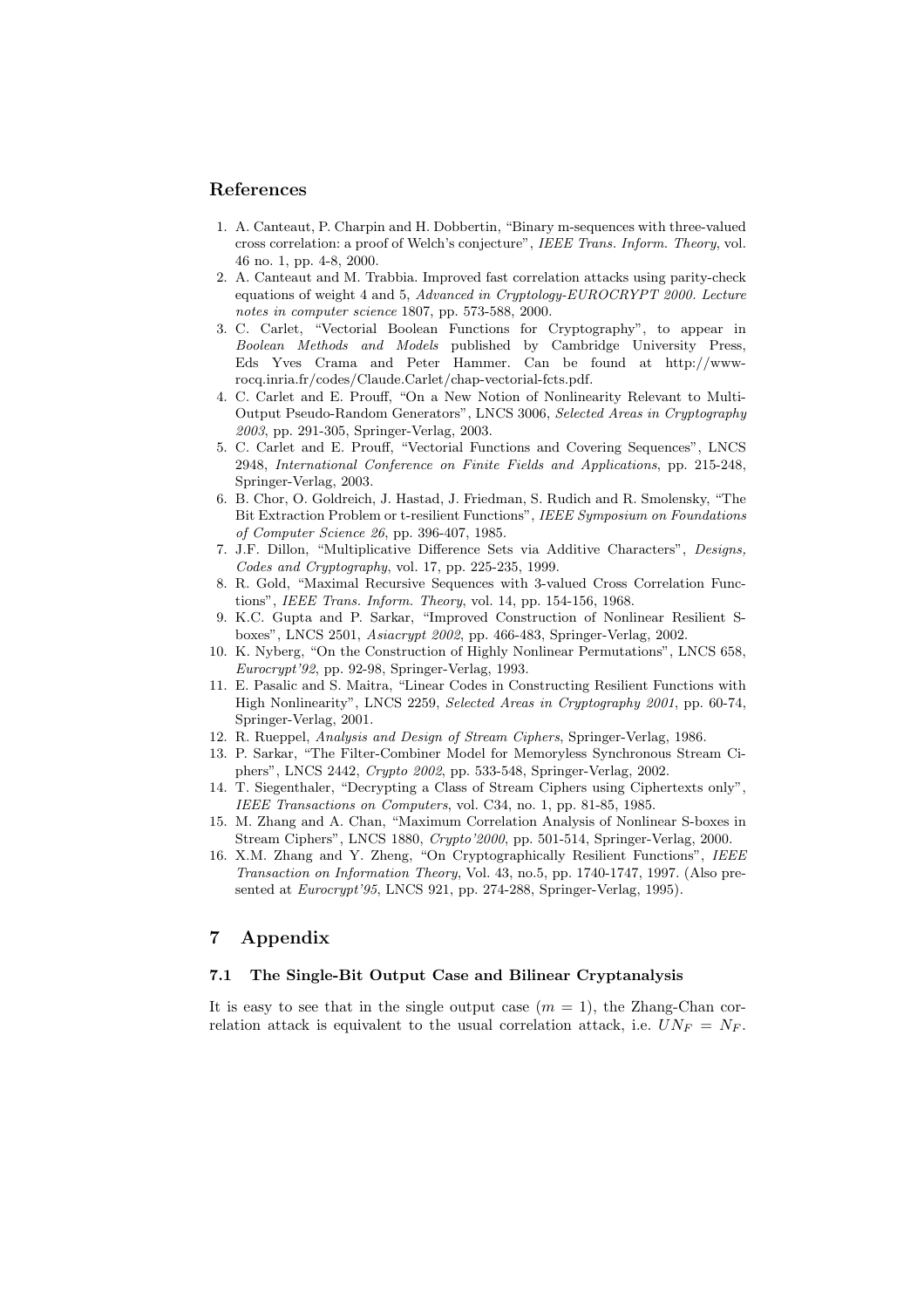However, it is not so obvious whether the generalized correlation attack is better than the usual correlation attack. The four functions from  $GF(2)$  to  $GF(2)$  are of the form  $w(z) = az + b$ , where  $a, b \in GF(2)$ . Hence, the expression used for the generalized correlation attack is a bilinear approximation:

$$
Pr(a_0z+b_0+(a_1z+b_1)x_1+(a_2z+b_2)x_2+\cdots+(a_nz+b_n)x_n=0), a_i, b_i \in GF(2),
$$

where for any  $z \in GF(2)$ , we have  $(a_1z + b_1, \ldots, a_nz + b_n) \neq (0, \ldots, 0)$ . The above equation can also be written as:

$$
Pr(za'(x) = a(x))
$$
 where  $a(x)$ ,  $a'(x)$  are affine functions, (8)

such that  $za'(x)+a(x)$  is a non-constant function for every  $z \in GF(2)$ . In Proposition 5, we show that generalized nonlinearity is equal to the usual nonlinearity in the single output case.

**Proposition 5** Let  $f: GF(2)^n \to GF(2)$ . Then  $GN_f = N_f$ .

*Proof.* In this proof,  $a(x)$ ,  $a'(x)$  and  $a''(x) = a(x) + a'(x) + 1$  are affine functions. We also require that  $a(x)$  and  $a''(x)$  be non-constant functions, so that the approximation in equation (8) is useful for correlation attack. From equation (5) and the discussion in Section 7.1, we deduce that:

$$
nonlin_{gen}F = \min_{a(x),a'(x)} |\{x : f(x)a'(x) = a(x)\}|
$$
  
= 
$$
\min_{a(x),a'(x)} (|\{x : f(x) = a(x) = 0\}| + |\{x : f(x) = a(x) + a'(x) + 1 = 1\}|)
$$
  
= 
$$
\min_{a(x)} |\{x : f(x) = a(x) = 0\}| + \min_{a''(x)} |\{x : f(x) = a''(x) = 1\}|.
$$

On the other hand, we see from equation (1) that:

$$
N_f = \min_{a(x)} |\{x : f(x) = a(x)\}|
$$
  
= 
$$
\min_{a(x)} (|\{x : f(x) = a(x) = 0\}| + |\{x : f(x) = a(x) = 1\}|).
$$

But

$$
|\{x : f(x) = a(x) = 1\}| = |f^{-1}(1)| + |\{x : f(x) = a(x) = 0\}| - |a^{-1}(0)|
$$
  
= |f^{-1}(1)| + |\{x : f(x) = a(x) = 0\}| - 2<sup>n-1</sup>.

Thus

$$
N_f = \min_{a(x)} (2 \times |\{x : f(x) = a(x) = 0\}| + c)
$$
 where  $c = |f^{-1}(1)| - 2^{n-1}$ .

From this, we deduce that:

$$
\min_{a(x)} |\{x : f(x) = a(x) = 0\}| = \frac{N_f - c}{2}, \ \min_{a''(x)} |\{x : f(x) = a''(x) = 1\}| = \frac{N_f + c}{2}.
$$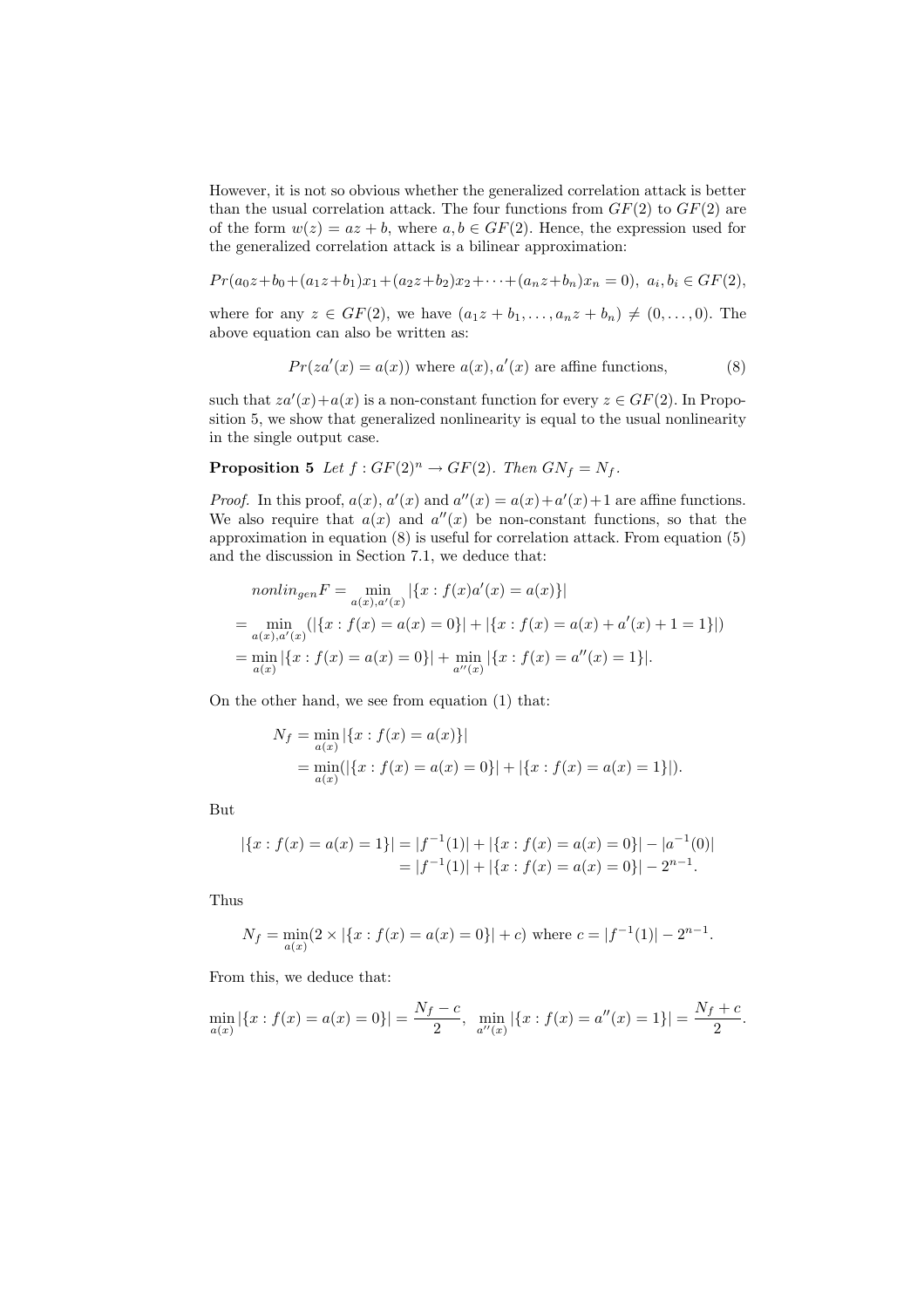By combining the above two expressions, we get:

$$
N_f = \min_{a(x)} |\{x : f(x) = a(x) = 0\}| + \min_{a''(x)} |\{x : f(x) = a''(x) = 1\}| = \text{nonlin}_{gen} F.
$$

Also  $\min_{0 \neq u \in GF(2)^m} (wt(u \cdot F), 2^n - wt(u \cdot F)) \geq N_f$ . Thus  $GN_f = N_f$ .

 $\Box$ 

Although generalized correlation attack does not improve on the usual correlation attack when  $m = 1$ , we can see in Section 3.2 many examples where generalized correlation attack yields better results than the usual and Zhang-Chan correlation attack when the number of output bits is  $m \geq 2$ .

#### 7.2 Proof of Theorem 1

Proof. We have:

$$
\max_{g \in \mathcal{G}, w \in \mathcal{W}} \hat{F}(g(\cdot), w_1(\cdot), \dots, w_n(\cdot))
$$
\n
$$
= \max_{g \in \mathcal{G}, w \in \mathcal{W}} \sum_{z \in GF(2)^m} (-1)^{g(z)} \sum_{x \in F^{-1}(z)} (-1)^{w(z) \cdot x}
$$
\n
$$
= \sum_{z \in GF(2)^m} \max_{g(z) \in GF(2), w(z) \in GF(2)^n - \{0\}} (-1)^{g(z)} \sum_{x \in F^{-1}(z)} (-1)^{w(z) \cdot x}.
$$

To maximize this expression, we choose  $g(z) = 0$  if  $\sum_{x \in F^{-1}(z)} (-1)^{w(z) \cdot x} > 0$ , else we choose  $g(z) = 1$ . Thus we can equivalently write the expression as:

$$
\max_{g \in \mathcal{G}, w \in \mathcal{W}} \hat{F}(g(\cdot), w_1(\cdot), \dots, w_n(\cdot)) = \sum_{z \in GF(2)^m} \max_{w(z) \in GF(2)^n - \{0\}} \left| \sum_{x \in F^{-1}(z)} (-1)^{w(z) \cdot x} \right|.
$$

By substituting this expression in equation (5), we get  $nonlin_{gen}F$ .

 $\Box$ 

 $\overline{a}$ 

#### 7.3 Efficient Computation of Unrestricted Nonlinearity

The bulk of the work in computing  $UN_F$  comes from the computation of nonlin<sub>UN</sub>F. Proposition 6 gives an efficient way to compute  $nonlin_{UN}F$ .

**Proposition 6** Let  $F: GF(2)^n \to GF(2)^m$ . Then nonlin<sub>UN</sub>F can be computed as:

$$
nonlin_{UN}F = 2^{n-1} - \frac{1}{2} \max_{w \neq 0} \sum_{z \in GF(2)^m} \left| \sum_{x \in F^{-1}(z)} (-1)^{w \cdot x} \right|.
$$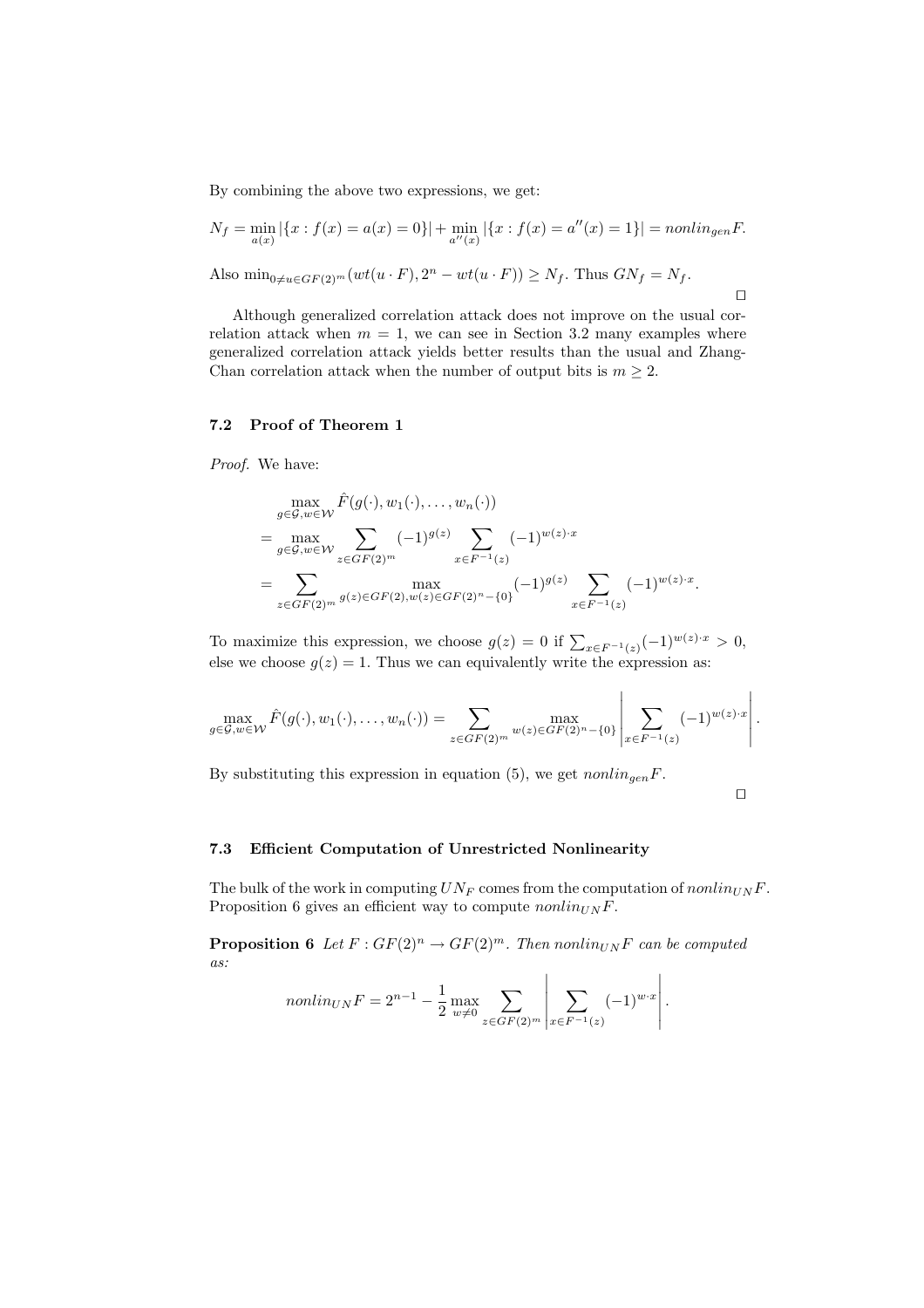Proof.

$$
\max_{w \neq 0, g \in \mathcal{G}} \widehat{g \circ F}(w) = \max_{w \neq 0, g \in \mathcal{G}} \sum_{x \in GF(2)^n} (-1)^{g \circ F(x) + w \cdot x}
$$

$$
= \max_{w \neq 0, g \in \mathcal{G}} \sum_{z \in GF(2)^m} (-1)^{g(z)} \sum_{x \in F^{-1}(z)} (-1)^{w \cdot x}
$$

$$
= \max_{w \neq 0} \sum_{z \in GF(2)^m} \left| \sum_{x \in F^{-1}(z)} (-1)^{w \cdot x} \right|.
$$

where we choose  $q(z) = 0$  if the inner sum is positive and  $q(z) = 1$  is the inner sum is negative. By substituting this expression in equation (3), Proposition 6 is proved.

## $\Box$

## 7.4 Proof of Theorem 3

*Proof.* Let  $\phi_z(x)$  be as defined in the proof of Theorem 2. For a fixed  $z \in \mathbb{R}$  $GF(2)<sup>m</sup>$ ,

$$
\sum_{x \in F^{-1}(z)} (-1)^{w(z) \cdot x} = \frac{1}{2^m} \sum_{x \in GF(2)^n} (-1)^{w(z) \cdot x} \times 2^m \phi_z(x)
$$
  
\n
$$
= \frac{1}{2^m} \sum_{x \in GF(2)^n} (-1)^{w(z) \cdot x} \times \sum_{v \in GF(2)^m} (-1)^{v \cdot (F(x) + z)}
$$
  
\n(because  $\sum_{v \in GF(2)^m} (-1)^{v \cdot a} = 2^m$  if and only if  $a = 0$ )  
\n
$$
= \frac{1}{2^m} \sum_{v \in GF(2)^m} (-1)^{v \cdot z} \times \sum_{x \in GF(2)^n} (-1)^{w(z) \cdot x + v \cdot F(x)}
$$
  
\n
$$
= \frac{1}{2^m} \sum_{v \in GF(2)^m} (-1)^{v \cdot z} \widehat{v \cdot F}(w(z)).
$$

By substituting this expression in Lemma 1, the proof is complete.

 $\Box$ 

#### 7.5 Proof of Proposition 2

*Proof.* Let  $\mathcal{G}, \mathcal{W}$  and  $\mathcal{G}', \mathcal{W}'$  be the set of m-bit and k-bit Boolean functions in Definitions 1 and 2 respectively.

$$
\max_{g' \in \mathcal{G}', w' \in \mathcal{W}'} \widehat{G \circ F}(g', w'_1, \dots, w'_n) = \max_{g' \in \mathcal{G}', w' \in \mathcal{W}'} \hat{F}(g' \circ G, w'_1 \circ G, \dots, w'_n \circ G)
$$
  

$$
\leq \max_{g \in \mathcal{G}, w \in \mathcal{W}} \hat{F}(g, w_1, \dots, w_n).
$$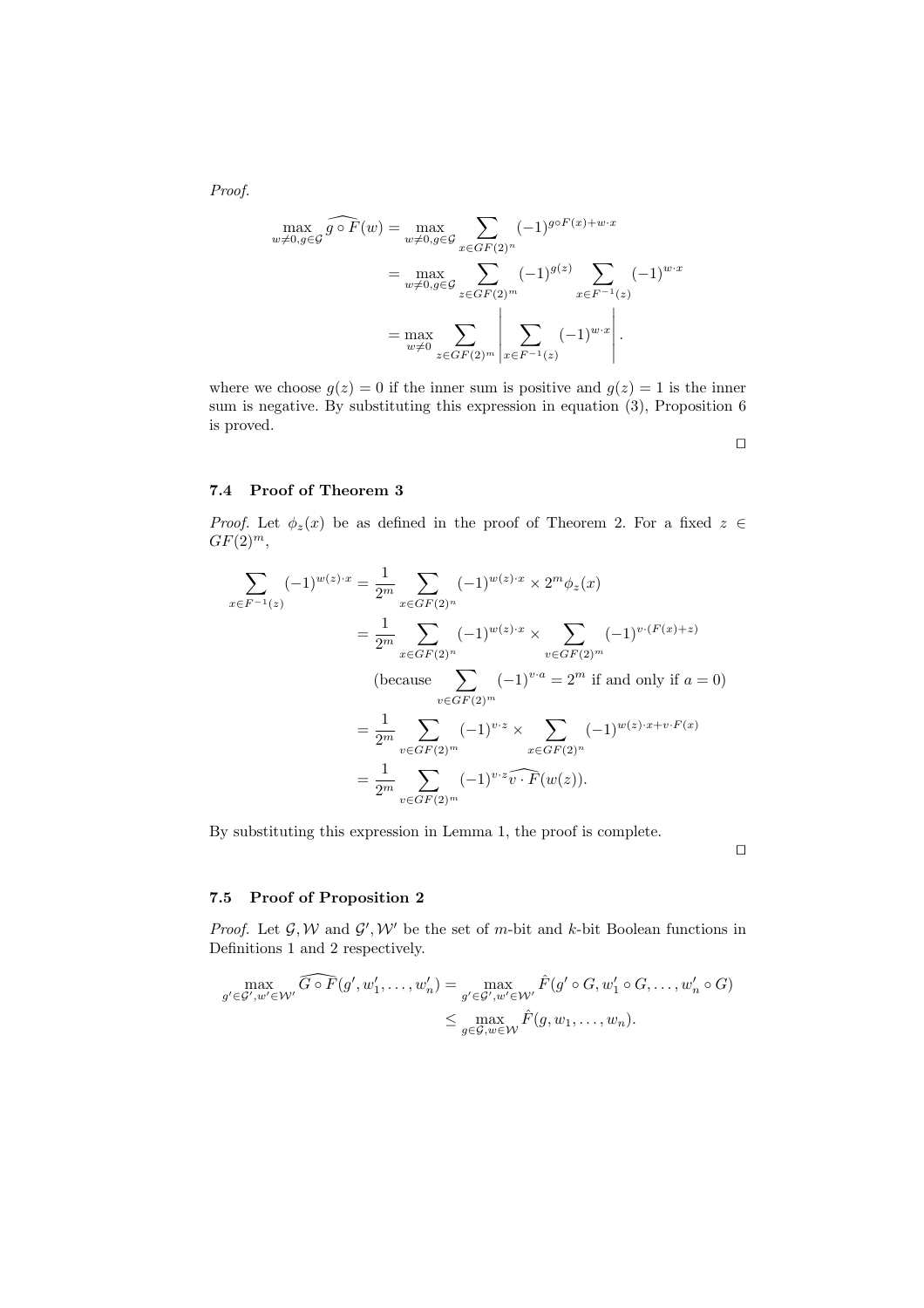Therefore by equation (5),  $nonlin_{gen} G \circ F \geq nonlin_{gen} F$ . Note that  $w' \in W'$ implies  $w' \circ G \in W$  in the above inequality.

Since  $F(x)$  is balanced, nonlin<sub>gen</sub> $F = G N_F$  by remark 3. It is easy to deduce that  $G \circ F$  is balanced if both F and G are balanced. Thus nonlin<sub>gen</sub> $G \circ F =$  $GN_{G\circ F}$  by remark 3 and we have  $GN_{G\circ F} \geq GN_F$ .

If  $G(z)$  is a permutation, then  $\{g \circ G | g \in \mathcal{G}\}\ = \mathcal{G}$  and  $\{(w_1 \circ G, \ldots, w_n \circ$  $G|w \in W$  = W. Thus we have nonlingen $G \circ F = \text{nonlin}_{gen}F$  which implies  $GN_{G\circ F}=GN_F.$ 

$$
\Box
$$

### 7.6 Proof of Proposition 4

*Proof.* Consider any  $g_i: GF(2)^{m_i} \rightarrow GF(2), i = 1, 2$  and any  $w_{i,1}, \ldots, w_{i,n_i}$ :  $GF(2)^{m_i} \to GF(2), i = 1, 2$  where for all  $z \in GF(2)^{m_i}, (w_{i,1}(z), \ldots, w_{i,n_i}(z)) \neq 0$  $(0, \ldots, 0)$ . We see that:

$$
\widehat{F}_1(g_1(\cdot), w_{1,1}(\cdot), \dots, w_{1,n_1}(\cdot)) \times \widehat{F}_2(g_2(\cdot), w_{2,1}(\cdot), \dots, w_{2,n_2}(\cdot))
$$
\n
$$
= \sum_x (-1)^{g_1(F_1(x)) + w_{1,1}(F_1(x))x_1 + \dots + w_{1,n_1}(F_1(x))x_{n_1}}
$$
\n
$$
\times \sum_y (-1)^{g_2(F_2(y)) + w_{2,1}(F_2(y))y_1 + \dots + w_{2,n_2}(F_2(y))y_{n_2}}
$$
\n
$$
= \sum_{x,y} (-1)^{g(F_1(x), F_2(y)) + w_1(F_1(x), F_2(y))x_1 + \dots + w_{n_1+n_2}(F_1(x), F_2(y))y_{n_2}
$$
\n
$$
= (\widehat{F}_1, \widehat{F}_2)(g(\cdot), w_1(\cdot), \dots, w_{n_1+n_2}(\cdot)).
$$

where we let  $g: GF(2)^{m_1+m_2} \to GF(2)$  be defined by  $g(z_1, z_2) = g_1(z_1) + g_2(z_2)$ . Let

$$
w_1(z_1, z_2) = w_{1,1}(z_1), \dots, w_{n_1}(z_1, z_2) = w_{1,n_1}(z_1),
$$
  
\n
$$
w_{n_1+1}(z_1, z_2) = w_{2,1}(z_2), \dots, w_{n_1+n_2}(z_1, z_2) = w_{2,n_2}(z_2).
$$

For all  $(z_1, z_2) \in GF(2)^{m_1+m_2}$ , it is obvious that  $(w_1(z_1, z_2), \ldots, w_{n_1+n_2}(z_1, z_2)) \neq$  $(0, \ldots, 0).$ 

Since on the left hand side of the above equations  $g(\cdot)$  and  $w_{i,j}(\cdot)$  can be any functions while the  $g, w_i$  defined on the right hand side are only functions on  $(z_1, z_2) \in GF(2)^{m_1+m_2}$  of a special form, we have:

$$
\max_{g_1, w_{1,i}} \widehat{F_1}(g_1(\cdot), w_{1,i}(\cdot)) \times \max_{g_2, w_{2,i}} \widehat{F_2}(g_2(\cdot), w_{2,i}(\cdot))
$$
  

$$
\leq \max_{g, w_i} (\widehat{F_1||F_2})(g(\cdot), w_1(\cdot), \dots, w_{n_1+n_2}(\cdot)).
$$

By substituting this inequality in equation (5), we get

$$
nonlin_{gen}(F_1||F_2) \le 2^{n_1+n_2-1} - \frac{1}{2}(2^{n_1} - 2nonlin_{gen}F_1)(2^{n_2} - 2nonlin_{gen}F_2).
$$
\n(9)